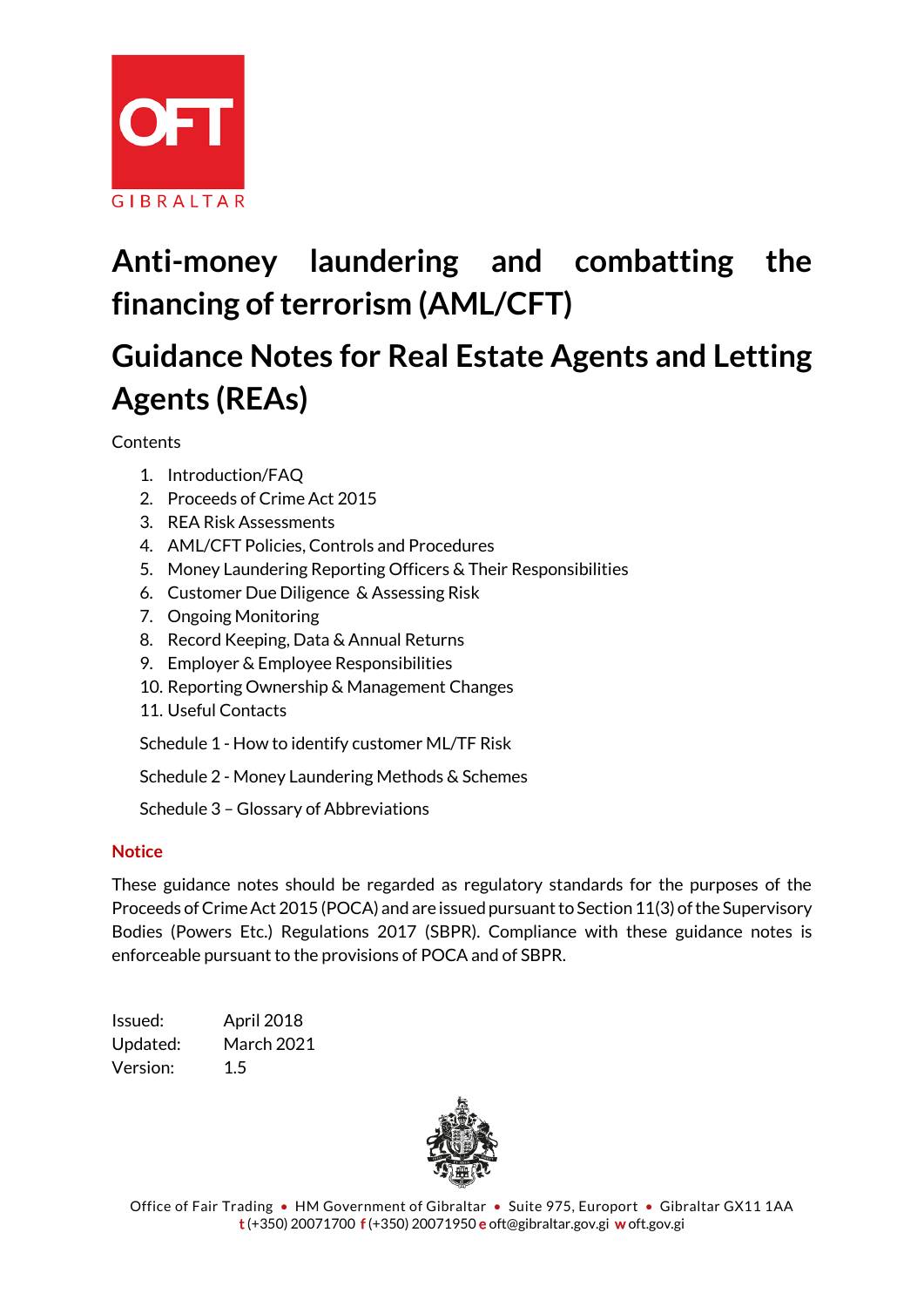

#### Introduction/FAQ 1

## **1.1. What is AML/CFT?**

AML/CFT stands for anti-money laundering (AML) and combatting the financing of terrorism (CFT).

# **1.2. What is AML/CFT all about?**

Money laundering is the process of transforming and concealing the profits generated by criminal activity and corruption (such as drug trafficking, market manipulation, fraud, tax evasion) into a 'clean'/legitimate asset. Money laundering can be performed in many ways.

The manipulation of real estate transactions is an established method of money laundering and has been identified as a predominant and attractive business area for money laundering activities. Due to the high value of property transactions, it offers criminals seeking to launder monies the ability to integrate and conceal large sums of illicit funds into the legitimate economy.

Terrorist financing is defined in section 1ZA of the Proceeds of Crime Act 2015 (**POCA**). It involves:

- 1. the use of funds or assets;
- 2. the making available of funds or assets; or
- 3. the acquisition, possession, concealment, conversion or transfer of funds,

for the purposes of terrorism. For more information about terrorist financing, and for Counter Terrorist Financing Guidance visit: [www.gfiu.gov.gi/what-is-terrorist](http://www.gfiu.gov.gi/what-is-terrorist-financing)[financing.](http://www.gfiu.gov.gi/what-is-terrorist-financing)

The vulnerabilities and risks of money laundering and terrorist financing (**ML/TF**) in Gibraltar are set out in the National Risk Assessment published by HM Government of Gibraltar (**NRA**). You can find a copy of the NRA in the 'AML/CFT' section of the OFT's website [\(www.oft.gov.gi\)](http://www.oft.gov.gi/).

### **1.3. Why is the OFT issuing these guidelines?**

The OFT is required to regulate Real Estate Agents' and Letting Agents' (**REAs**) compliance with their AML/CFT obligations as set out in POCA(see Section 2 below). As a result, it is issuing these guidelines to assist REAs and their employees and to give an overview of their legal obligations. In addition, these guidance notes should not only help REAs comply with their legal obligations and requirements regarding AML/CFT, but also help you identify high risk real estate transactions and indicators by providing useful information on money laundering schemes, methods and vulnerabilities.

## **1.4. Who do these guidelines apply to?**

These guidelines apply to:

- 1. all REAs that conduct business in or from Gibraltar and/or in relation to Gibraltar real property; and
- 2. REAs' employees.

## **1.5. What is an REA?**

The term 'REA' describes businesses that are Real Estate Agents and/or Letting Agents.

## **1.6. What businesses are Real Estate Agents?**

Real Estate Agents are businesses that represents either the buyer or the seller during the selling or purchase of a property.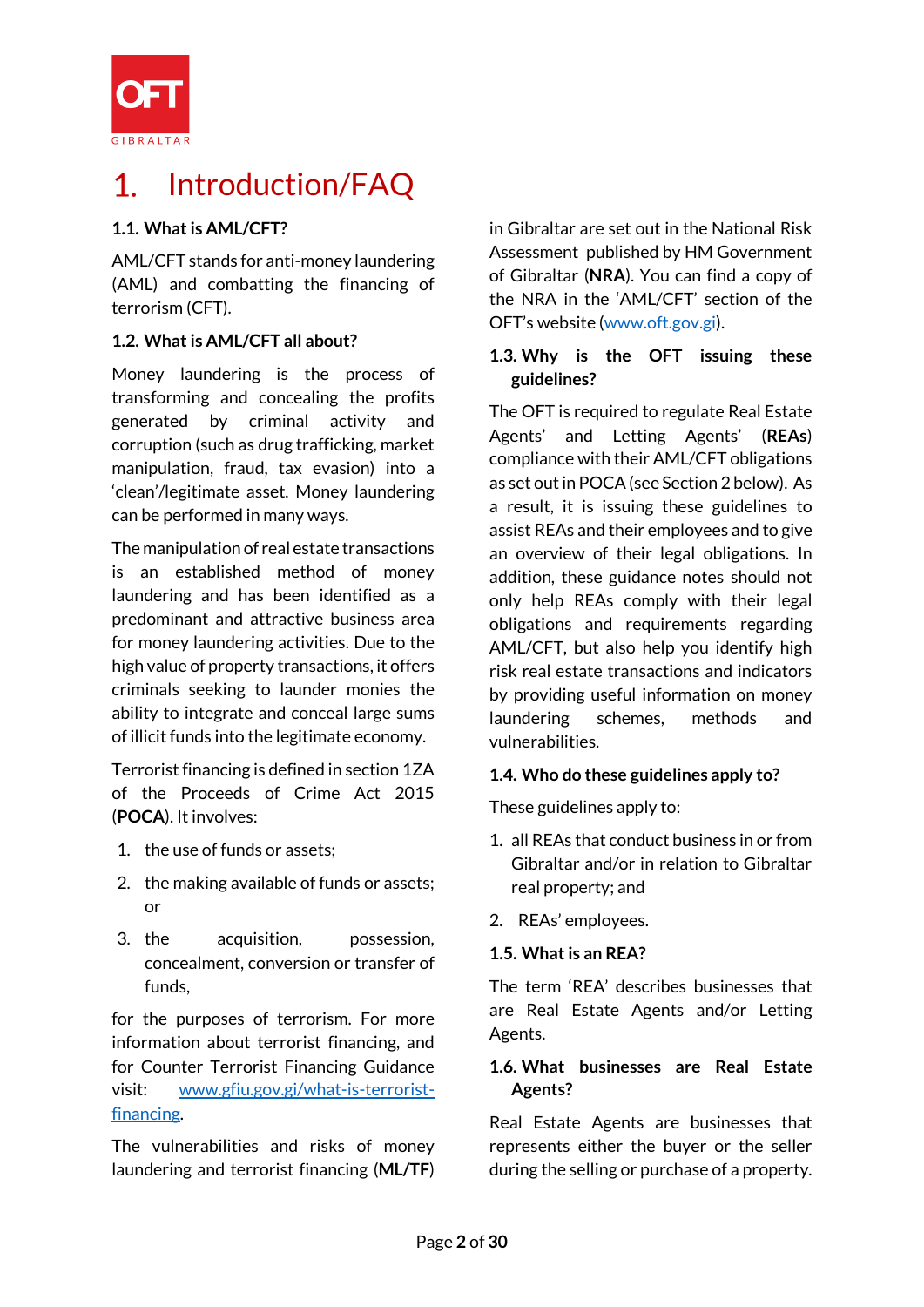

The business's purpose within the transaction may extend to facilitating the sale and negotiating and arranging the purchase contract and any other documentation appertaining to the property transaction.

A Real Estate Agent representing a buyer will assist in the search of the property and may advise on the fairness of the price.

A Real Estate Agent representing the seller will advise the seller about property price, will market the property through advertising and will promote it to any interested buyers who contacts the business.

The above is a non-exclusive list of services and a business will be considered as a Real Estate Agent where they provide relevant services related to the sale of real property in Gibraltar.

#### **1.7. What businesses are Letting Agents?**

The definition of Lettings Agents is set out in section 7(1) 0f POCA. Lettings Agents are businesses that provide services relating to the letting, rental leasing other similar property transactions.

A Letting Agent may be instructed by either a prospective landlord or a prospective tenant for the letting of land for a term of more than a month.

A Letting Agent may publish advertisements or disseminate information about the property to try to secure a rental..

The above is a non-exclusive list of services and a business will be considered as a Letting Agent where they provide relevant services related to the rental of real property in Gibraltar.

## **1.8. Are property developers REAs?**

If a developer is the owner of a property and is selling or renting that property directly then it is not considered to be an REA.

If the sales or rental of that property is being advertised and arranged through a third party which is not the owner of the property however then that third party may be considered aReal Estate Agent or Letting Agent respectively. This will be the case irrespective of whether the developer and the Real Estate Agent or Letting Agent are two companies ultimately owned by the same person(s).

Where an initial deposit payment towards an off-plan property is paid through an REA, that transaction will be covered by these guidance notes. Subsequent stage payments paid directly by the buyer to the developer shall not.

#### **1.9. What are a REA's obligations?**

REAs' responsibilities include, but are not limited to:

- 1. Carrying out a risk assessment of their business's attractiveness and vulnerability to money laundering and terrorist financing (see Section 3 below);
- 2. Establishing appropriate policies and procedures commensurate to the business's risks to prevent the business being used to launder money or finance terrorism (see Section 4 below);
- 3. Appointing a money laundering reporting officer (MLRO) who understands the business's risks and responsibilities under POCA and who shall be responsible for all AML/CFT matters (see Section 5 below);
- 4. Carrying out appropriate risk assessments of customers on a riskbased approach and keeping relevant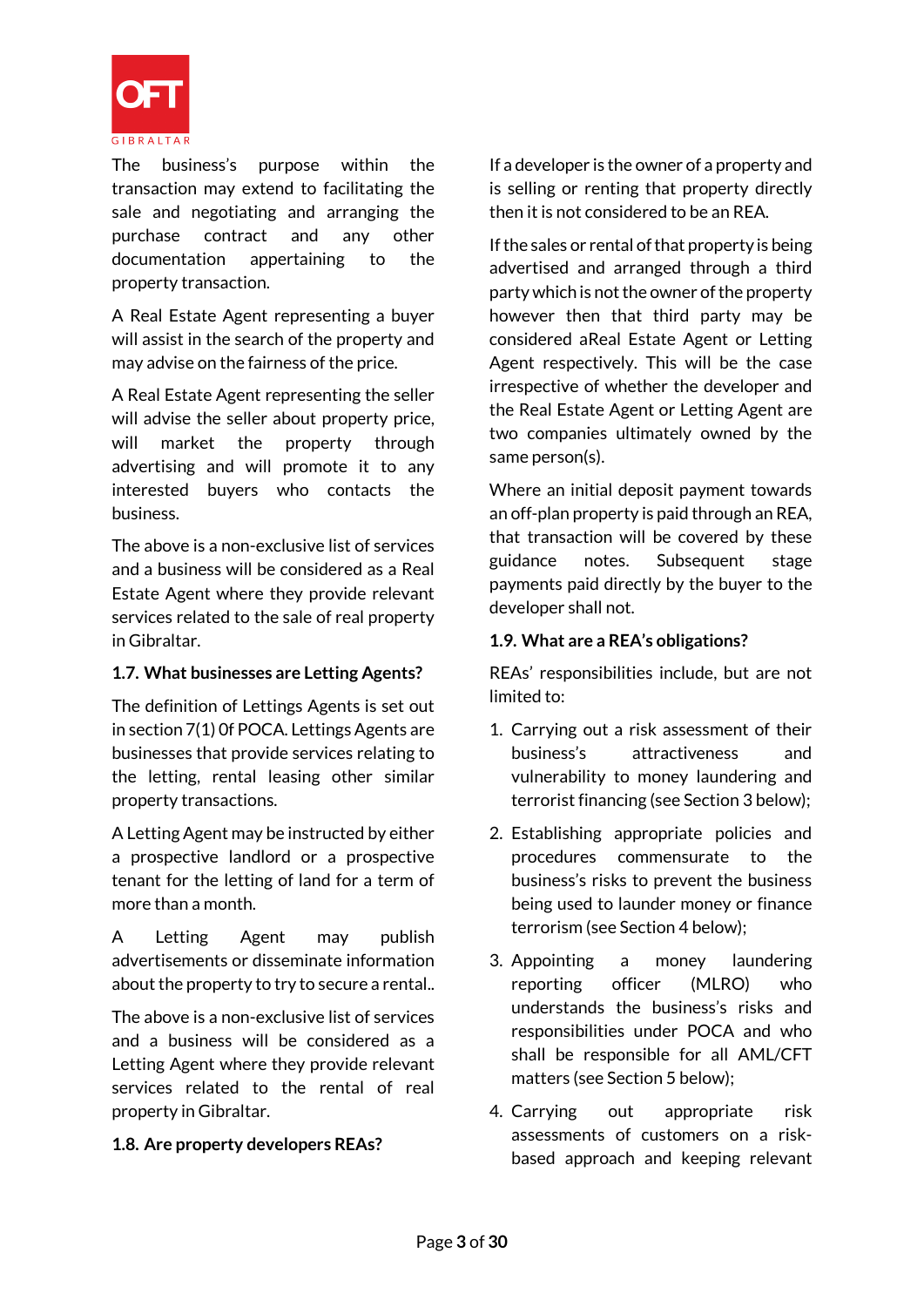

documentation (see Section 6 below); and

- 5. Keeping appropriate AML/CFT records and submit annual returns to the OFT (see Section 8 below); and
- 6. Training staff to ensure they are aware of AML/CFT risks and of the business's AML/CFT polices (see Section 9 below).

#### **1.10. What is the OFT's role?**

As Supervisory Authority under POCA (see Section 2 below), the OFT must effectively monitor REAs and take necessary measures to:

- 1. secure compliance by REAs with the requirements of POCA;
- 2. prevent such REAs from engaging or otherwise being concerned in (directly or indirectly) with ML/TF, or otherwise knowingly or recklessly assisting or facilitating such conduct by any other person;
- 3. identify and assess the ML/TF risk for REAs as set out in the NRA, a copy of which can be found on the OFT's website: [www.oft.gov.gi.](http://www.oft.gov.gi/)

Furthermore, the OFT is required to report evidence of money laundering to the Gibraltar Financial Intelligence Unit (**GFIU**).

**1.11. How does the OFT monitor compliance by REAs?**

The OFT risk assesses all REAs compliance with their AML./CFT obligations based on:

- 1. documents submitted annually to the OFT, including:
	- a. risk assessments (see section 3);
	- b. policies controls & procedures (section 4); and
	- c. annual returns submitted (see section 8); and
- 2. regular onsite visits carried out by the OFT on all REAs in order to ensure that they are meeting their AML/CFT obligations in practise. The OFT works closely with the Gibraltar Financial Intelligence Unit, law enforcement bodies and other AML/CFT supervisory authorities to monitor the market and uses various sources to acquire information and determine whether the business is complying with their AML/CFT obligations or is being used for ML/TF.

#### **1.12. Do these guidance notes contain all I need to know?**

No. These guidelines are for information purposes only so that REAs and their employees are given an overview of their legal obligations. For the definitive authority on your legal obligations regarding AML/CFT please refer to the Proceeds of Crime Act 2015 (see Section 2 below).

# 2. Proceeds of Crime Act 2015 (POCA)

#### **2.1 What is POCA?**

POCAis a Gibraltar law aimed at preventing the abuse of the financial system for money laundering and terrorist financing. It also sets out processes relating to the confiscation, investigation and recovery of the proceeds of unlawful conduct.

#### **2.2 Where can I find POCA?**

**\_\_\_\_\_\_\_\_\_\_\_\_\_\_\_\_\_\_\_\_\_\_\_\_\_\_\_\_\_\_\_\_\_\_\_\_\_\_\_\_\_\_\_\_\_\_\_\_\_\_\_\_\_\_\_\_\_\_\_\_\_\_\_\_\_\_\_\_\_\_\_\_\_\_\_\_\_\_\_\_\_\_\_\_\_\_\_\_\_\_\_\_\_\_\_\_\_\_\_\_\_\_\_\_**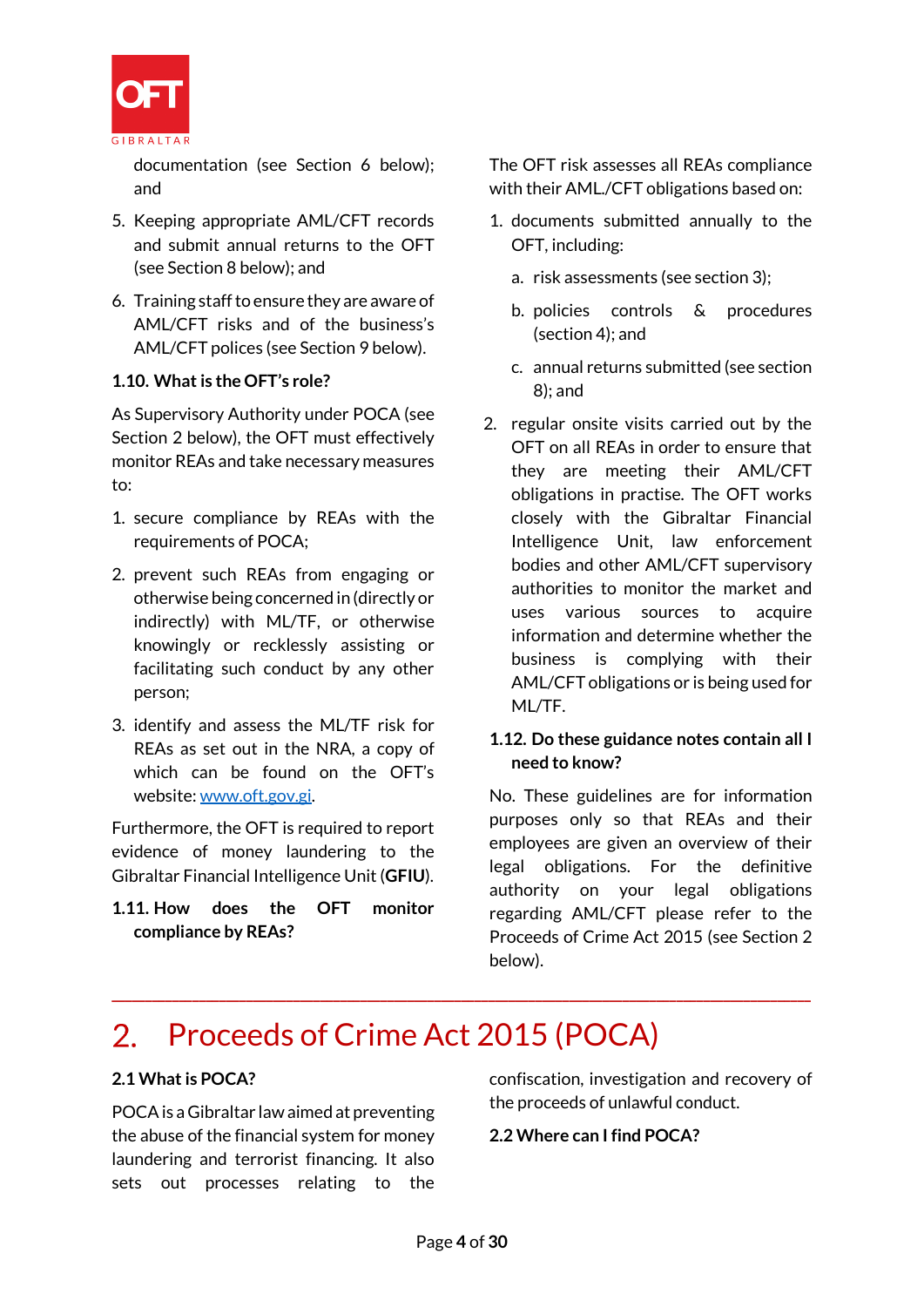

The full body of the Act may be found by in the 'Documents' section of the 'AML/CFT' page of the OFT's Website ([www.oft.gov.gi\)](http://www.oft.gov.gi/) along with a pdf copy of these guidance notes.

It can also be found on the HM Government of Gibraltar's Gibraltar laws website [\(www.gibraltarlaws.gov.gi\)](http://www.gibraltarlaws.gov.gi/) by searching for "Proceeds of Crime".

#### **2.3 Is all of POCA applicable to REAs?**

All of POCA is applicable, however the most relevant part for REAs is Part III: 'Measures to prevent the use of the financial system for purposes of money laundering, terrorist financing and proliferation financing'. For ease of reference, REAs are defined as "relevant financial business" in section 9(1)(h) of POCA.

#### **2.4 If I read these guidance notes, do I need read the Act?**

Yes! These guidance notes only set out some of the most relevant provisions of POCA to the REA sector. These focus on ML/TF only as these are the criminal activities which REAs are most at risk of being exposed to and where the OFT has therefore focussed its guidance efforts. There are however other obligations in POCA that may not be referred to in this document, most notably in relation to proliferation financing.

You should not therefore regard this document as an exhaustive authority and should instead read it in conjunction with your legal AML/CFT obligations as set out in POCA.

#### **2.5 What is proliferation financing (PF)?**

PF refers to the act of providing funds or financial services which are used for the manufacture, acquisition, possession, development, transfer, stockpiling or use of nuclear, chemical or biological weapons and their means of delivery. This is not an exhaustive definition and is indicative only.

REAs should understand PF and their obligations in relation to PF as set out in local and international legislation. For more information and guidance regarding PF please refer to the Counter-Proliferation Financing Guidance Notes on the GFIU's website:

[http://gfiu.gov.gi/uploads/docs/X86Ru\\_CP](http://gfiu.gov.gi/uploads/docs/X86Ru_CPF_Guidance_Notes_v1.1.pdf) F Guidance Notes v1.1.pdf.

#### REA risk assessments  $\mathcal{S}$

#### **3.1 What is a risk assessment?**

Section 25A POCA sets out the requirement to risk assess their business. A risk assessment is the process of assessing the money laundering and terrorist financing risk that your business could be exposed to. Once the risks are understood appropriate systems and policies can be put in place to mitigate these risks see section 4).

#### **3.2 What do I need to consider when carrying out the risk assessment?**

REAs must subjectively assess the relevant money laundering and/or terrorist financing risks to their business. When undertaking their risk assessment the following questions should be considered:

1. Is the business well informed and familiar with the methods and systems used by criminals wishing to launder illicit funds

**\_\_\_\_\_\_\_\_\_\_\_\_\_\_\_\_\_\_\_\_\_\_\_\_\_\_\_\_\_\_\_\_\_\_\_\_\_\_\_\_\_\_\_\_\_\_\_\_\_\_\_\_\_\_\_\_\_\_\_\_\_\_\_\_\_\_\_\_\_\_\_\_\_\_\_\_\_\_\_\_\_\_\_\_\_\_\_\_\_\_\_\_\_\_\_\_\_\_\_\_\_\_\_\_**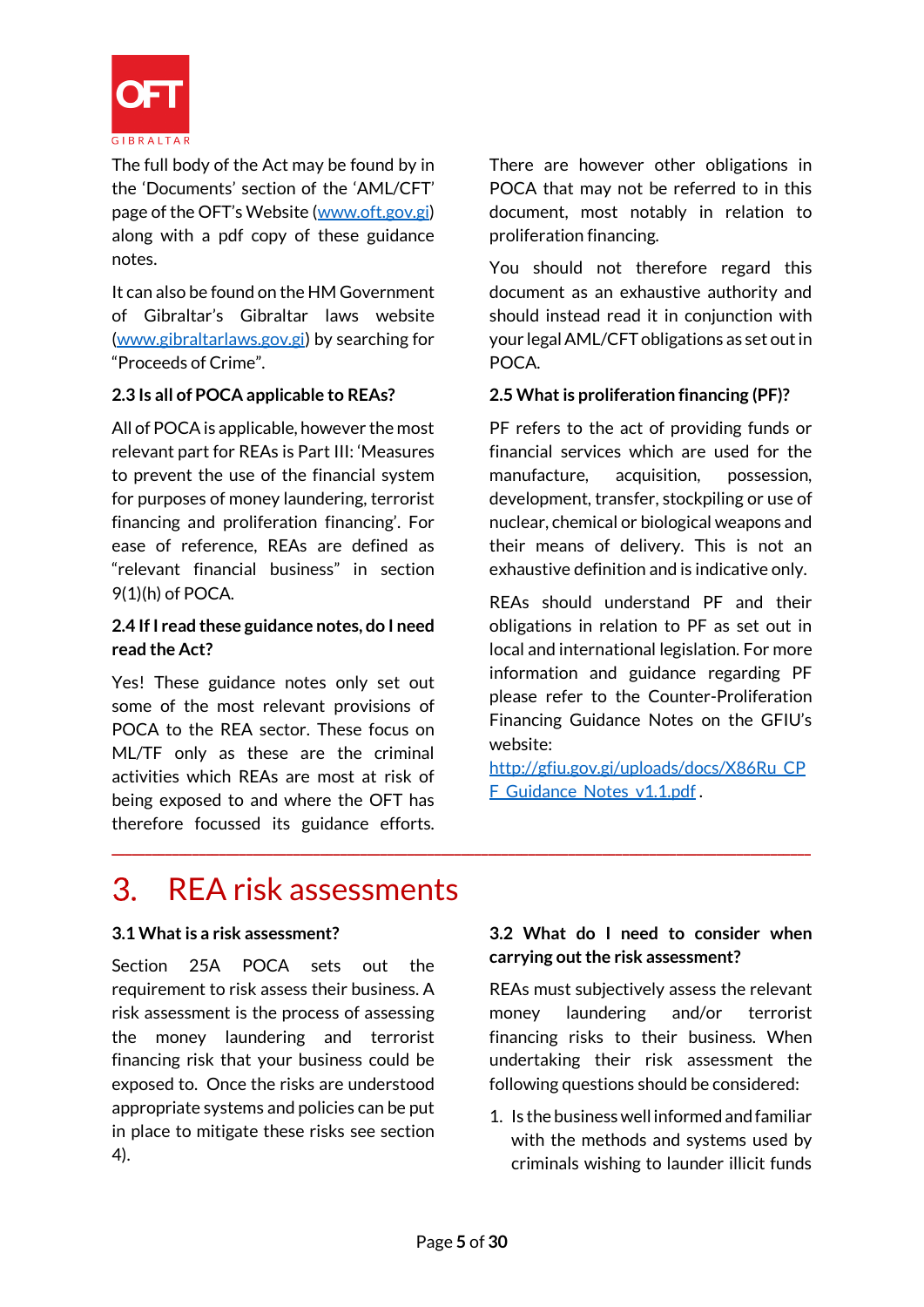

via REAs and is this information kept up to date? (for examples of how REAs may be used to launder money please see Schedule 2.)

- 2. Does the business have systems in place to regularly monitor and detect any behavioural patterns or activities which could possibly be money laundering schemes?(see Section 4 below)
- 3. Have the employees of the business received any training which might mitigate the risk of the business being used to launder illicit funds? (see 9.1 and 9.2)
- 4. Are the business's customer due diligence methods appropriate and sufficient to minimise the risk (see Section 6)?
- 5. How does the business's:
	- i) customer base;
	- ii) methods of financial transactions;
	- iii) methods of communication with customers;
	- iv) nature or services provided; and

v) geographical area, impact its level of risk?

- 6. Are the business's customers companies which have complex legal structures making it hard to determine their beneficial owners?
- 7. Does the business deal with any overseas sellers or buyers who are not local to the business?
- 8. Does the business accept large sums of cash? If so, are proof of funds requested?
- 9. Does the business take payments from third parties?

This list is not exhaustive and a risk based approach will require analysing the business's individual characteristics carefully.

For example, a locally based international REA with high net-worth overseas customers presents a very different risk profile to a small REA who mainly deals with the sale of affordable housing scheme properties. However, both may be targeted by criminals if they have little or no AML/CFT controls in place. The environment in which a business is carried out affects the individual business's risk assessment. If a business has many high networth customers or deals with people from a particular country or region, this will influence the business wide assessment.

#### **3.3 Is there more guidance to help my business carry out its risk assessment?**

For detailed and specific guidance about carrying our risk assessments refer to the OFT's Risk Assessment Guidance Notes which can be found in the 'AML/CFT' section of the OFT's website: [www.oft.gov.gi.](http://www.oft.gov.gi/)

For in depth guidance of high level principles and procedures for REAs on the risk-based approach to combatting Money Laundering and Terrorist Financing please refer to the guidance from the Financial Action Task Force (**FATF**) which can be found in the 'AML/CFT' section of the OFT's website [\(www.oft.gov.gi\)](http://www.oft.gov.gi/).

#### **3.4 Ongoing obligations**

Each REA has the responsibility of regularly conducting an effective risk assessment as a means of focusing on risks specific to the business at that time and ensuring that AML/CFT policies, controls and procedures that are in place continue to be effective.

**\_\_\_\_\_\_\_\_\_\_\_\_\_\_\_\_\_\_\_\_\_\_\_\_\_\_\_\_\_\_\_\_\_\_\_\_\_\_\_\_\_\_\_\_\_\_\_\_\_\_\_\_\_\_\_\_\_\_\_\_\_\_\_\_\_\_\_\_\_\_\_\_\_\_\_\_\_\_\_\_\_\_\_\_\_\_\_\_\_\_\_\_\_\_\_\_\_\_\_\_\_\_\_**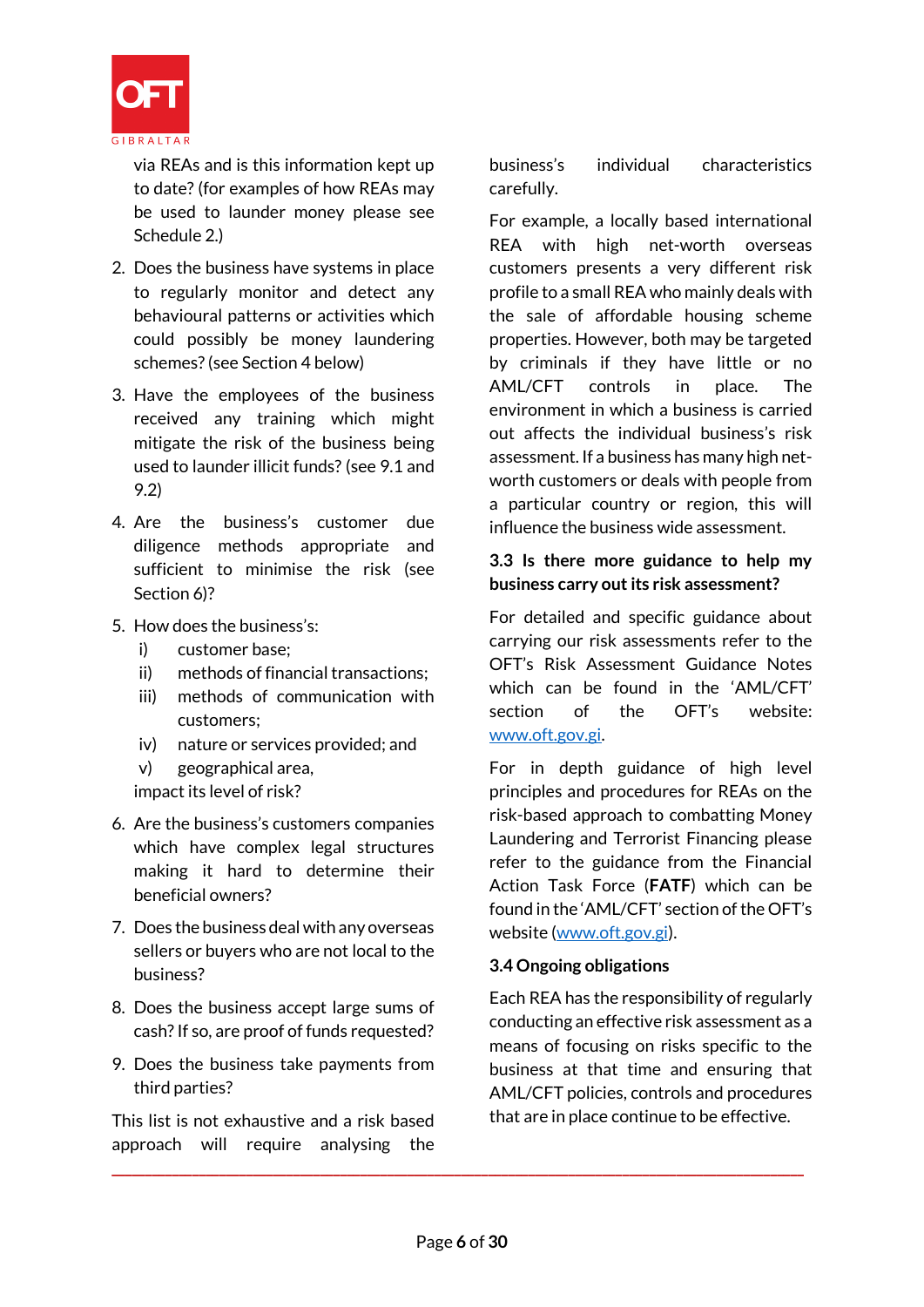

# AML/CFT policies, controls and procedures

#### **4.1 Risk based policies and procedures.**

Pursuant to section 26 POCA, REA's must establish and maintain appropriate and risksensitive AML/CFT policies, controls and procedures. These policies and procedures should protect the business and prevent it from being used as a tool for ML/TF.

All REAs must have a clear written AML/CFT policy based on the ML/TF risks associated to the specific business. These can be determined after carrying out a risk assessment of the business (see Section 3 above). The policy shall be proportionate to the nature and size of the REA.

The policy should contain well-defined controls and procedures to identify and manage the business's and its customers' ML/TF risks.

It must be made available to all employees of the business and to the OFT.

#### **4.2 Who approves the policy?**

Pursuant to section 26A POCA the AML/CFT policy must be approved and adopted by the business's senior management who will include the board of director, executives and/or other senior managers..

#### **4.3 What controls and procedures must REAs have in place?**

REAs must develop internal policies and procedures that allows it to:

- 1. assess the risk of their business being used by criminals for ML/TF (in accordance with section 3 above);
- 2. carry out customer due diligence measures (see section 6) and monitor customers' business activities;
- 3. carry out ongoing CDD measures (see section 7 below);
- 4. submit annual returns to the OFT (see section 8 below);
- 5. report suspicious clients or transactions to the GFIU where it suspects, or has reasonable grounds to suspect, that a transaction is related to ML/TF (see section 5.8);
- 6. keep customer, transactional and staff training records (see section 8);
- 7. ensure employees:
	- i) are aware of POCA and these guidance notes;
	- ii) are aware of the business's AML/CFT policy;
	- iii) have the necessary training; and
	- iv) report suspicious activity to the MLRO (see section 9.4);

A complete list of the legal requirements are set out in section 26 POCA.

REAs must also ensure they have the necessary management control systems in place and the required resources to implement the policy.

#### **4.4 What if the REA is part of a group?**

Pursuant to section 26(1B) POCA, AML/CFT policies and procedures should be applicable to all branches and majorityowned subsidiaries of the group and should be appropriate to each of the REAs in the group.

Such AML/CFT policies and procedures should be implemented effectively at the level of branches and majority-owned subsidiaries. Group AML/CFT policies and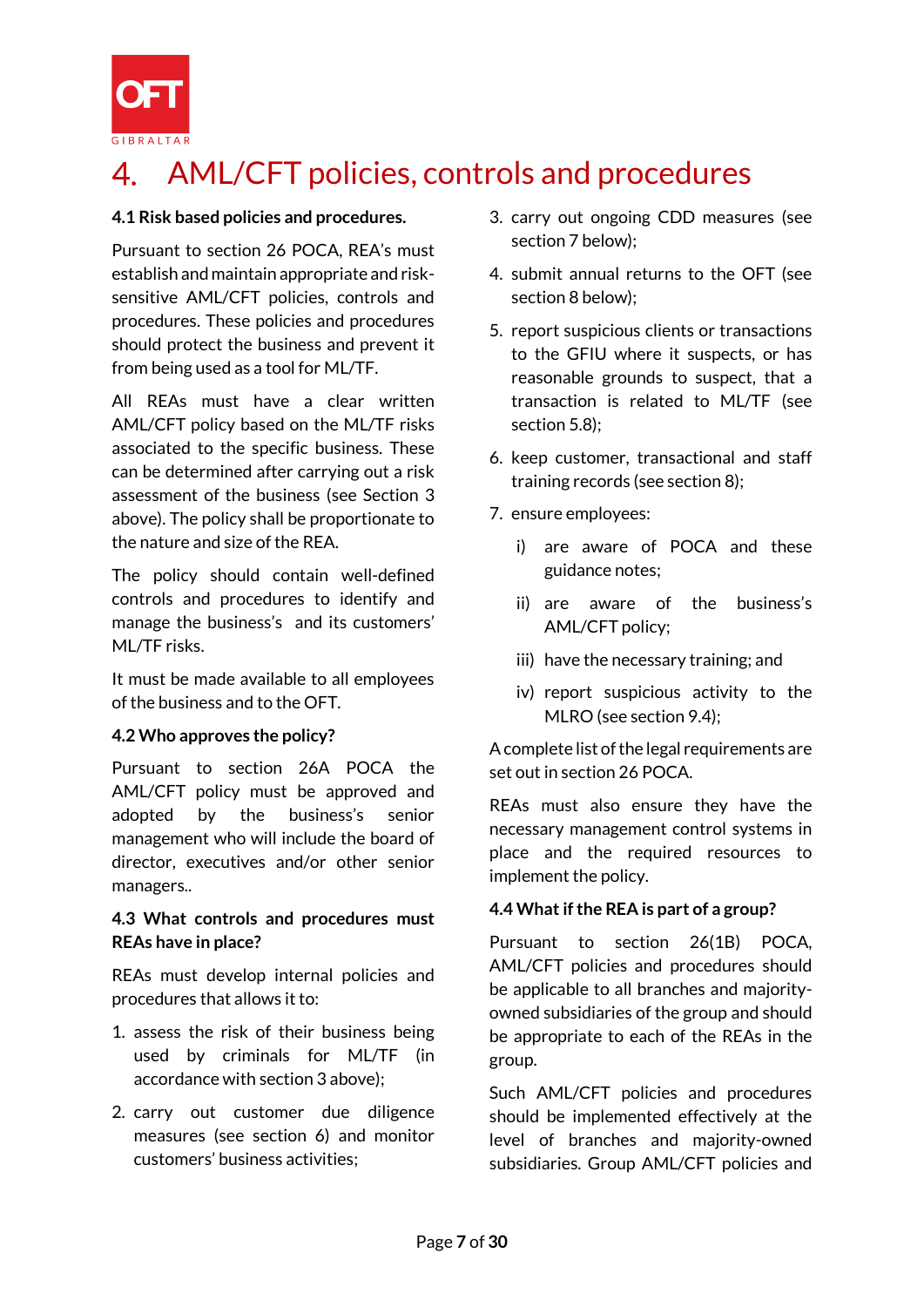

procedures should allow for sharing information required for the purposes of CDD and the assessment and management of ML/TF risk by all the group's businesses. The MLRO of each business in the group should be provided with customer, and transaction information from the other businesses when necessary for AML/CFT purposes. Adequate safeguards on the confidentiality and use of information exchanged should be in place. Refer to the full set of requirements in Section 26(1B) POCA.

If you have branches and subsidiaries outside of Gibraltar you should note the requiems of Section 21 POCA.

#### **4.5 Do I comply fully once I have a policy?**

It is important that the policy is put into operation. If a REA has the best policy in the world, but it is not used or it is not appropriate to their business, then it is of no use and the REA will not be meeting its AML/CFT obligations.

It must therefore be based on the findings of the business's risk assessment (see section 3) and be made readily available to all employees who should be trained about how to implement it (see section 9 below).

A copy of the policy must also be provided to the OFT.

Pursuant to section 26(1A) POCA REA's must also undertake an independent audit function for the purposes of testing their AML/CFT policies, controls and procedures and ensure they are appropriate.

#### **4.6 Undertaking an audit**

Audits must have regard to the nature and size of the REA (section 26(1A) POCA) and should happen at regular intervals or where a deficiency with the business's AML/CFT policy, controls or procedures is identified. The frequency and scale of the audit shall be proportionate to the size and nature of the business as well as findings and recommendations from previous audits and any other relevant AML/CFT considerations.

Audits must be independent but there is no requirement to engage the services of a third party in order to carry out this function. It can also be performed by a person from within the business. Whoever carries out the audit the REA must ensure their independence. The auditor must not:

- 1. have been involved in carrying out the REA's risk assessment;
- 2. have been involved in the development of the REA's AML/CFT policies, controls and procedures; and/or
- 3. be involved in applying the REA's AML/CFT policies, controls and procedures.

The person must provide an independent, objective and impartial view on the efficacy of the policies, controls and procedures. It is the responsibility of the business to determine the independence of the individuals and this should to be evaluated at least annually.

The REA must also ensure that the person conducting the audit has sufficient knowledge of the REA's AML/CFT obligations to assess the efficacy of the business's policies, controls and procedures.

## **4.7 Do I need a policy if I work alone?**

Yes. You must implement a policy, however this need not be in writing until you are working with someone else. If not in writing you must be able to explain to the OFT upon request: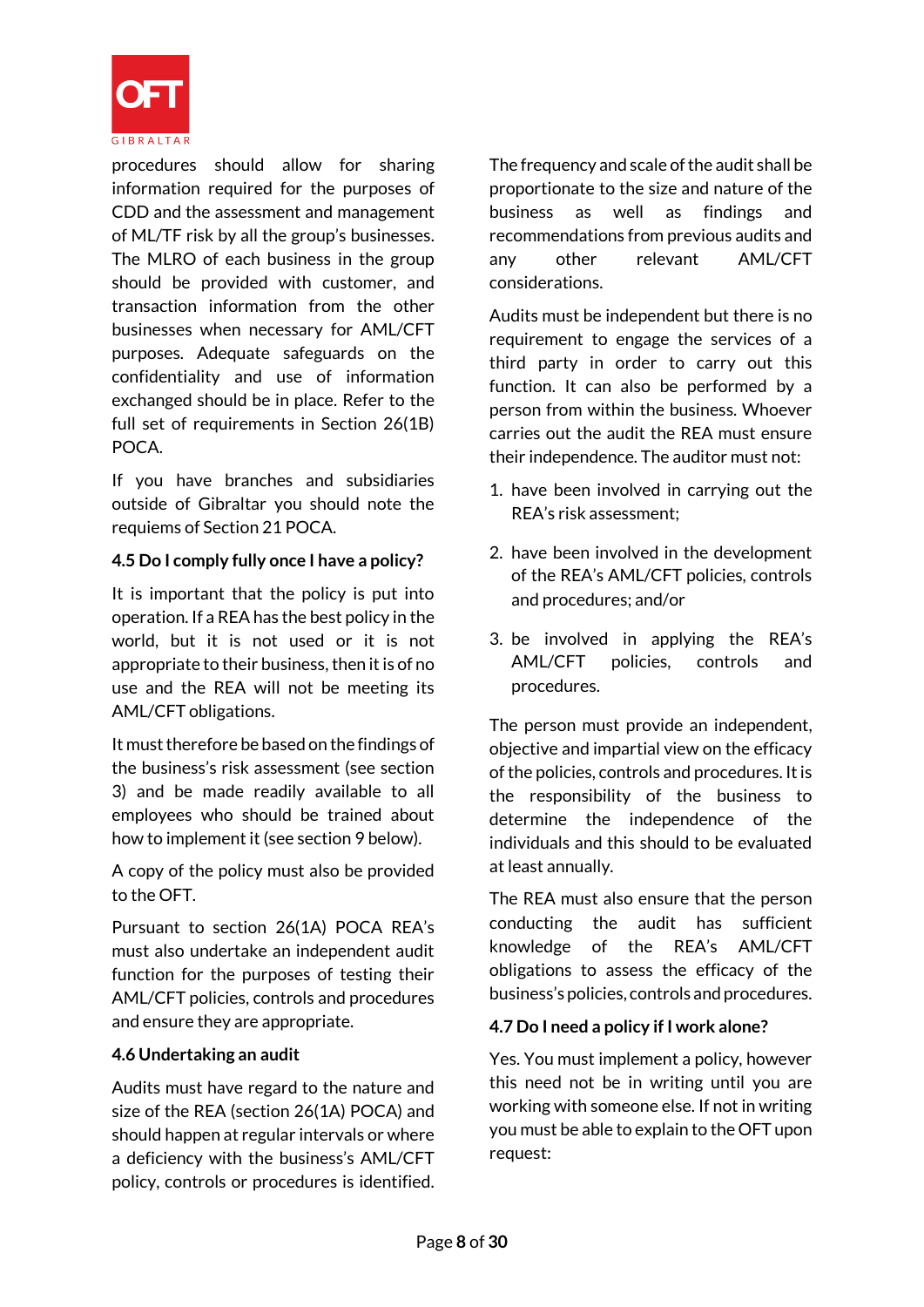

- 1. your business's ML/TF risks and vulnerabilities; and
- 2. your business's AML/CFT policies, controls & procedures to mitigate those risks.

# MLROs & their responsibilities

**\_\_\_\_\_\_\_\_\_\_\_\_\_\_\_\_\_\_\_\_\_\_\_\_\_\_\_\_\_\_\_\_\_\_\_\_\_\_\_\_\_\_\_\_\_\_\_\_\_\_\_\_\_\_\_\_\_\_\_\_\_\_\_\_\_\_\_\_\_\_\_\_\_\_\_\_\_\_\_\_\_\_\_\_\_\_\_\_\_\_\_\_\_\_\_\_\_\_\_\_\_\_\_**

#### **5.1 What is an MLRO?**

All REAs must nominate a money laundering reporting officer (**MLRO**).

REAs must register their MLRO with the OFT. They must do so by completing and submitting an MLRO nomination form. The form is available to download in the 'AML/CFT' section of the OFT'S website: <http://www.oft.gov.gi/index.php/aml-cft>

#### **5.2 Who must be appointed MLRO?**

A MLRO must be a director, senior manager or partner of the business. They play an important role, so they must be someone who:

- 1. can be trusted with the responsibility;
- 2. has access to all customer files and records;
- 3. can give necessary instructions to other employees; and
- 4. is autonomous enough to decide whether they need to report suspicious activities or transactions.

If you work alone, you are the MLRO.

#### **5.3 What is the MLRO's role?**

The MLRO is generally responsible for dealing with any AML/CFT matters and is the OFT's liaison for the business.

They must carry out appropriate risk assessments of the business and its customers (in accordance with sections 3 and 6 respectively) and ensure all AML/CFT policies and procedures are adhered to and understood by all employees (see sections 4 and 9).

The MLRO must also be aware of daily transactions and monitor any suspicious activities involving the business that might be linked to money laundering or terrorist financing. Where necessary the MLRO must report such activities or risks to the GFIU by submitting a Suspicious Activity Report (**SAR**) (see 5.8 below).

Where a REA suspects, or has reasonable grounds to suspect, that a transaction is related to ML/TF it is required to report it promptly to the GFIU. This includes attempted transactions.

#### **5.4 What are the MLRO's responsibilities?**

MLROs must receive reports of suspicious activity from any employee in the business. They must then evaluate the reports for any evidence of money laundering or terrorist financing and carry out an appropriate risk assessment based on the report and the customer's due diligence records.

The MLRO may also be responsible for other tasks to ensure the business complies with POCA, e.g:

- 1. putting in place and operating AML/CFT controls and procedures (Section 4above);
- 2. training staff in preventing money laundering and terrorist financing within the business;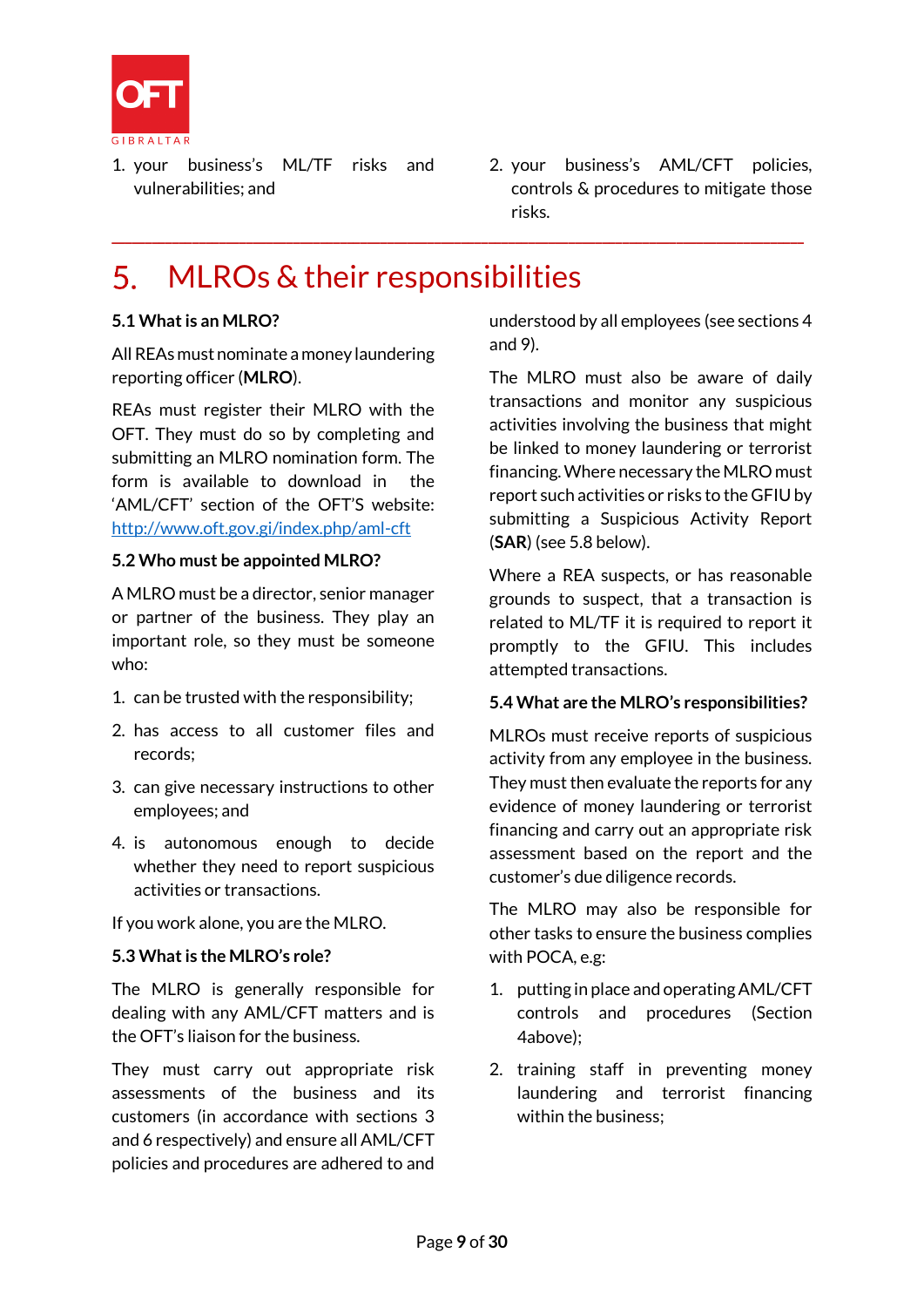

- 3. keeping records of customer due diligence and risk assessments (see 7.1 below); and
- 4. ensuring the REA's workers are not part of a ML/TF scheme.

### **5.5 How does a MLRO identify a money laundering or terrorist financing risk?**

The MLRO must consider all of the information about the customer, business relationship and the transaction which is intended to be carried out. If the MLRO has knowledge, suspects or has reasonable grounds to suspect that a person is engaged in, or is attempting to, launder money or finance terrorism they must report this to the GFIU at the earliest possible opportunity using a SAR (See 5.8 below).

#### **5.6 What is meant by 'knowledge'?**

A MLRO has 'knowledge' if they actually know something to be true. The MLRO may however infer this from surrounding circumstances, including the due diligence process and by asking questions.

If in doubt, the MLRO should seek clarification or ask for evidence from the person to support their evaluation.

#### **5.7 What constitutes suspicion?**

Suspicion must be assessed both subjectively and objectively. It must extend beyond mere speculation and must be based on some foundation. To be suspicious MLROs must have a degree of satisfaction that money laundering may be taking place which, does not necessarily amount to knowledge (see 5.6 above), but at least extends beyond speculation.

If in doubt, the MLRO should seek clarification or ask for evidence from the suspected person to support their evaluation.

#### **5.8 How does the MLRO report to the GFIU?**

For more information about how to do this visi[t https://www.gfiu.gov.gi/reporting.](https://www.gfiu.gov.gi/reporting) This will allow the MLRO to sign up to the GFIU's Themis online system.

Alternatively, reports may be made to the GFIU by completing a downloaded Suspicious Activity Report form and submitting it to the GFIU by e-mail [\(gfiu@gcid.gov.gi\)](mailto:gfiu@gcid.gov.gi) or delivered by hand to their offices at Suite 832, Europort. The form can downloaded from the 'AML/CFT' section of the OFT's website: [www.oft.gov.gi.](http://www.oft.gov.gi/)

#### **5.9 What happens once a SAR has been submitted?**

Once a SAR is submitted the MLRO must ensure the transaction does not take place. The GFIU has fourteen days to assess the information submitted in the SAR and reach a decision about how to proceed. They may seek further information from you.

At the end of the fourteen days if you have not received any further notice from the GFIU then nothing further is required and the transaction may take place.

#### **5.10 Should the suspicious transaction be allowed to go ahead?**

No. The MLRO must seek consent from the GFIU before proceeding with a transaction it suspects is being carried out to launder money or finance terrorism.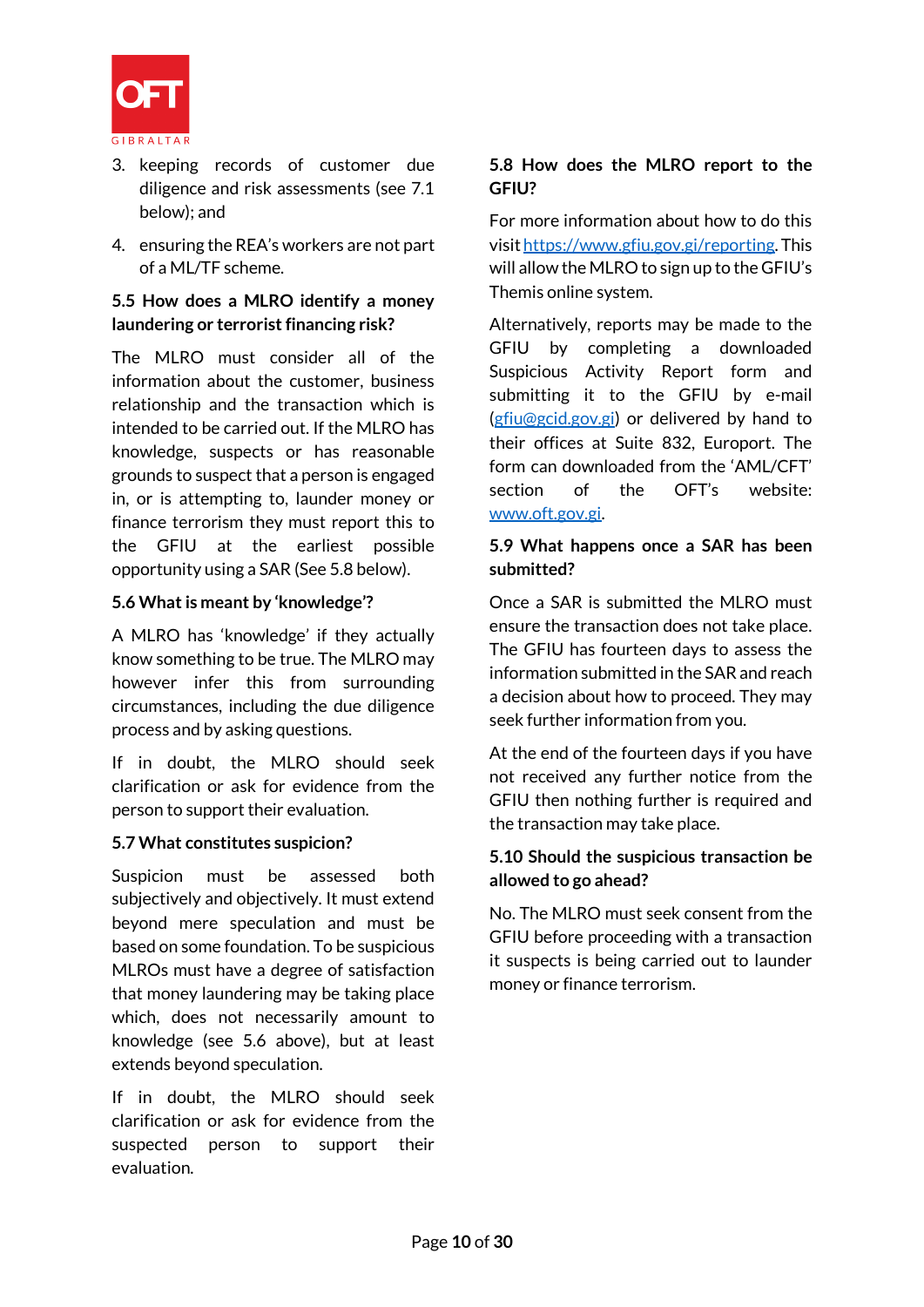

#### **5.11 Should the person being reported be made aware of their report?**

No! It is a criminal offence for anyone to say or do anything that may prejudice an investigation or 'tip off' another person that a suspicion has been raised, a SAR has been submitted or that a money laundering or terrorist financing investigation may be carried out. It is also an offence to falsify, conceal or destroy documents relevant to investigations.

Nobody should tell or inform the person involved in the transaction or anyone else that:

- 1. the transaction is being or was delayed because a suspicion has been raised;
- 2. details of a transaction have or will be reported to the GFIU; or
- 3. law enforcement agencies are investigating the customer.

Where a MLRO forms a suspicion of money laundering or terrorist financing, and they reasonably believe that applying CDD measures (see Section 6 below) will 'tip-off' the customer, then the MLRO should not apply such measures and instead submit a SAR to the GFIU.

#### **5.12 Tipping off through CDD measures**

Pursuant to section 11(5A) POCA, where, during the course of applying customer due diligence measures (see section 6 below), a REA knows, suspects or has reasonable grounds to suspect that the person subject to such measures or another person is engaged in ML/TF or proliferation financing, or is attempting any one or more of those acts, the REA must, where it is of the opinion that to continue would result in the tippingoff of the person, cease applying customer due diligence measures, and shall make a relevant disclosure to the GFIU without delay.

#### **5.13 Sanctions**

Sanctions are legal restrictions imposed by the United Nations, European Union, United Kingdom or Gibraltar against people, businesses, organisations and financial institutions in appropriate cases to achieve specific international policy or security objectives.

It is an offence under section 9 of the Sanctions Act 2019 to breach, or to assist a breach, of an international sanction. You are not therefore allowed to deal with persons subject to a sanction unless you have a licence, permit or other authorisation to do so issued in accordance with Section 10 of the Act.

The Act requires REAs to have policies, controls and procedures in place to check all of its customers on the international sanctions lists. Furthermore, REAs must ensure that appropriate ongoing checks are carried out on both new and existing clients as and when the sanctions lists are updated.

For more information refer to the 'Sanctions' section of the GFIU's website [\(www.gfiu.gov.gi/sanctions\)](http://www.gfiu.gov.gi/sanctions) where you will have access to the GFIU's Financial Sanctions Guidance Notes and to the sanctions lists.

The full body of the Act may be found in the 'Documents' section of the 'AML/CFT' page of the OFT's Website ([www.oft.gov.gi\)](http://www.oft.gov.gi/).

#### **5.14 What happens in the MLRO's absence?**

A MLRO's duties can be temporarily delegated to someone else. This does not however relieve the MLRO of their responsibility. A deputy or alternate may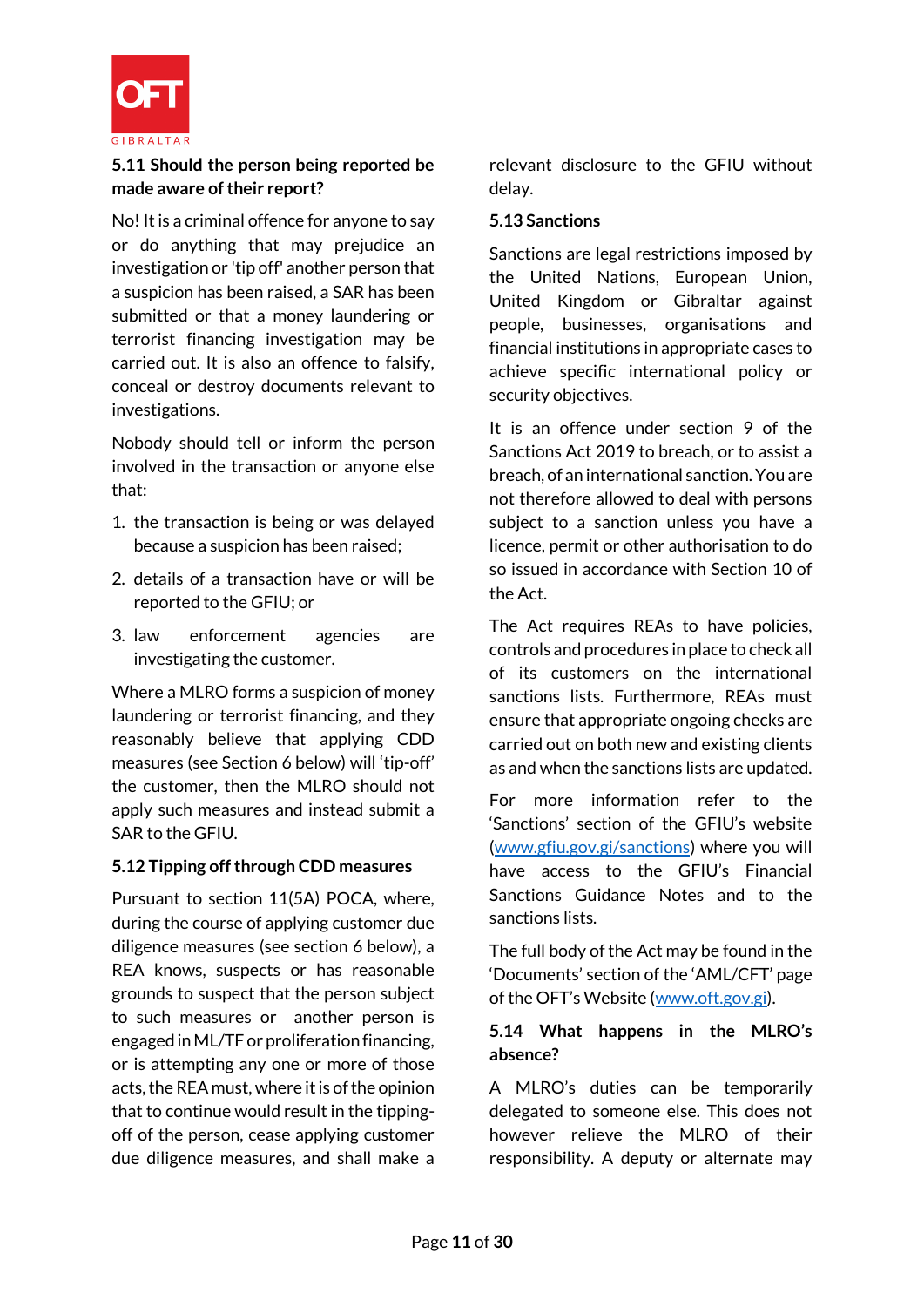

only be appointed during periods of absence.

A MLRO's absence should not restrict the REA's ability to monitor risk and submit SARs to the GFIU.

**5.15 Is there more guidance for MLROs?**

The GFIU has produced AML/CFT guidance notes on SARs for MLROs & Reporters. For access to this document please contact the GFIU or request a copy via email: [admin@gfiu.gov.gi.](mailto:admin@gfiu.gov.gi)

For more information visit the GFIU's website[: https://www.gfiu.gov.gi/reporting.](https://www.gfiu.gov.gi/reporting)

#### Customer due diligence & assessing risk 6.

**\_\_\_\_\_\_\_\_\_\_\_\_\_\_\_\_\_\_\_\_\_\_\_\_\_\_\_\_\_\_\_\_\_\_\_\_\_\_\_\_\_\_\_\_\_\_\_\_\_\_\_\_\_\_\_\_\_\_\_\_\_\_\_\_\_\_\_\_\_\_\_\_\_\_\_\_\_\_\_\_\_\_\_\_\_\_\_\_\_\_\_\_\_\_\_\_\_\_\_\_\_\_\_\_**

#### **6.1 What are customer due diligence measures?**

Customer due diligence (**CDD)** measures **(**also known as 'know your customer' or KYC) refer to processes whereby a business carries out checks on its customers to establish who they are and to understand the purpose of the transactions they want to carry out. This allows the business to determine whether there is a risk that they are linked to ML/TF. A full definition of CDD measures is set out in Section 10 of POCA.

CDD measures involves:

- 1. identifying the customer and establishing who they are;
- 2. understanding the ownership and control structure of the customer;
- 3. understanding and obtaining information on the purpose and intended nature of the business relationship or occasional transaction;
- 4. taking a risk-based approach to the verification of the identity of the customer and all beneficial owners (see 6.3 below)
- 5. determining whether the customer, or its beneficial owner, is a politically exposed person (see 6.13 below);
- 6. taking a risk-based approach to the verification of the source of funds and source of wealth of the customer and beneficial owners; and
- 7. understanding the ownership and control structures of customers that are corporate or legal entities, trusts, foundations and other legal arrangements.

CDD therefore involves collecting documentation and information to allow the business to understand who it is dealing with, what the transaction is about and who is benefiting from the transaction. This in turn allows the business to carry out a ML/TF risk assessment of the customer before providing their service to them.

#### **6.2 When are CDD measures carried out?**

CDD must be performed before any financial transactions take place.

Pursuant to section 11(1) and 13(2) POCA REAs must apply CDD measures and verify the identity of the customer (and any beneficial owner) before:

1. it establishes a business, professional or commercial relationship with a customer which is expected, at the time when contact is established, to have an element of duration. A business relationship is formed when an offer for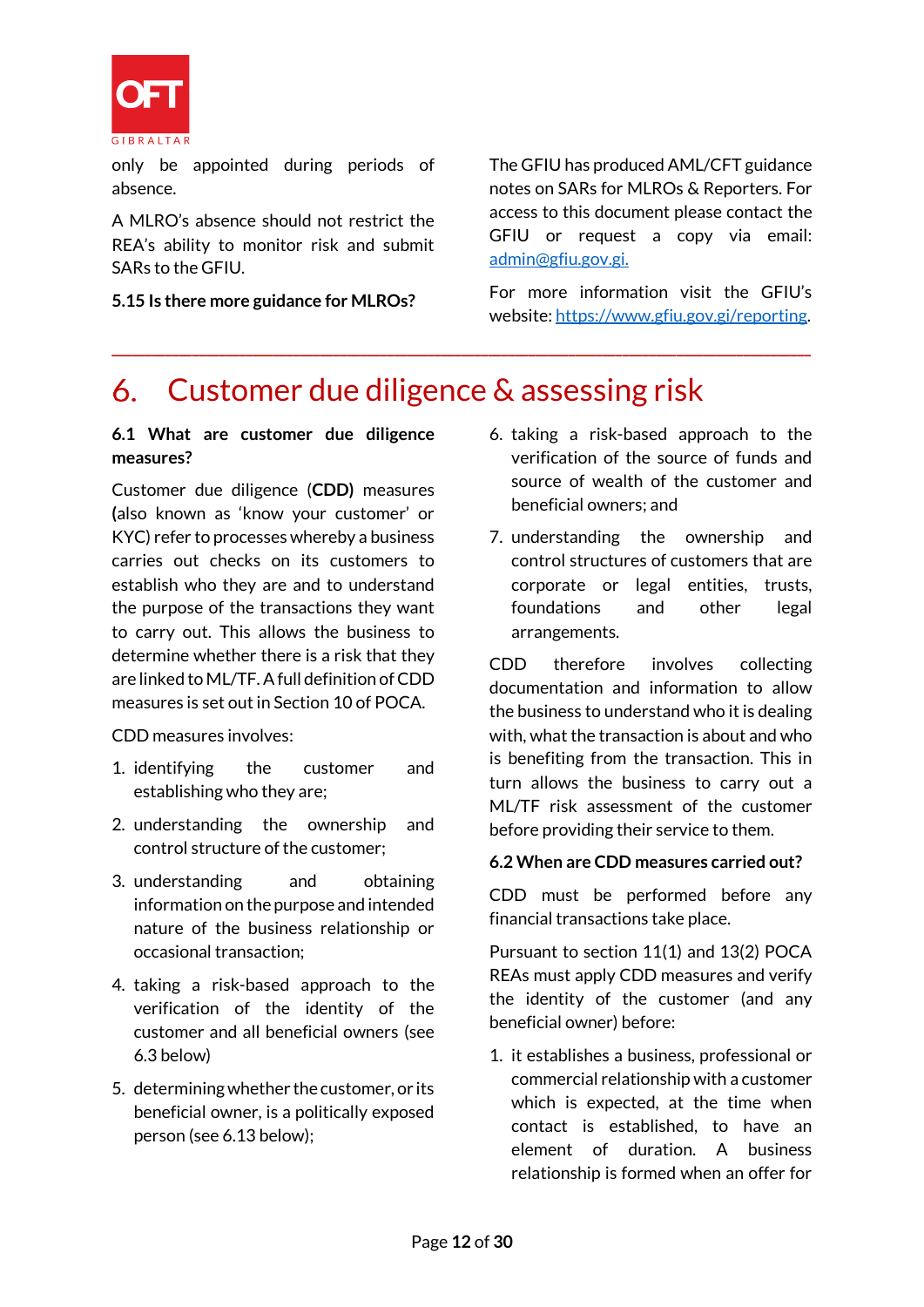

the purchase or rental of a property is accepted.; and/or

2. it carries out occasional transactions above £12,000, whether the transaction is carried out in a single operation or in several operations which appear to be linked.

REAs must also apply CDD measures where it suspects ML/TF or proliferation financing in any circumstances.

REAs are also required to carry out ongoing monitoring and due diligence of existing business relationships (see section 7).

#### **6.3 What are my CDD obligations?**

REAs must undertake sufficient monitoring of the transactions and business relationships they enter into to enable the detection of unusual or suspicious transactions.

Pursuant to section 11 (3) POCA a REA must determine the extent of CDD measures on a risk-sensitive basis depending on the type of customer, business relationship, product or transaction. In doing so the REA must at least, take into account the following list of risk variables:

- 1. the purpose of an account or relationship;
- 2. the level of assets to be deposited by a customer or the size of transactions undertaken; and
- 3. the regularity or duration of the business relationship.

The REA must also be able to demonstrate to the OFT that the extent of the measures is appropriate in view of the risks of ML/TF that have been identified.

## **6.4 Who needs to be checked?**

Appropriate CDD must always be completed on your customer.

Note that an REAis to be treated as entering into a business relationship:

- 1. with a purchaser (as well as with a seller), at the point when the purchaser's offer is accepted by the seller; and
- 2. with a tenant (as well as with a landlord), at the point when the tenant's offer is accepted by the landlord.

Where a REA represents a seller or a landlord it will also therefore have to apply CDD measures to both parties in the property transaction.

REAs must also apply ongoing CDD measures to existing business relationships (see section 7).

#### **6.5 Identifying the customer.**

REAs are required to understand the nature of their customer's business and its ownership and control structure.

Where your customer represents a company, then not only must you know the person you are dealing with, but also who the ultimate beneficial owner, or BO, of the company is (see section 6.6).

Where your customer is the trustee of a trust (or other similar legal arrangement) you must not only verify the identity of the beneficiaries (the BOs), but also that of the settlor, the trustee(s) and the protector (if any).

The identity of the Customer must be known and their identity must be verified through appropriate original documentation.

Similarly, the identity of any ultimate beneficial owner must be known and verified (see section 6.6).Due diligence is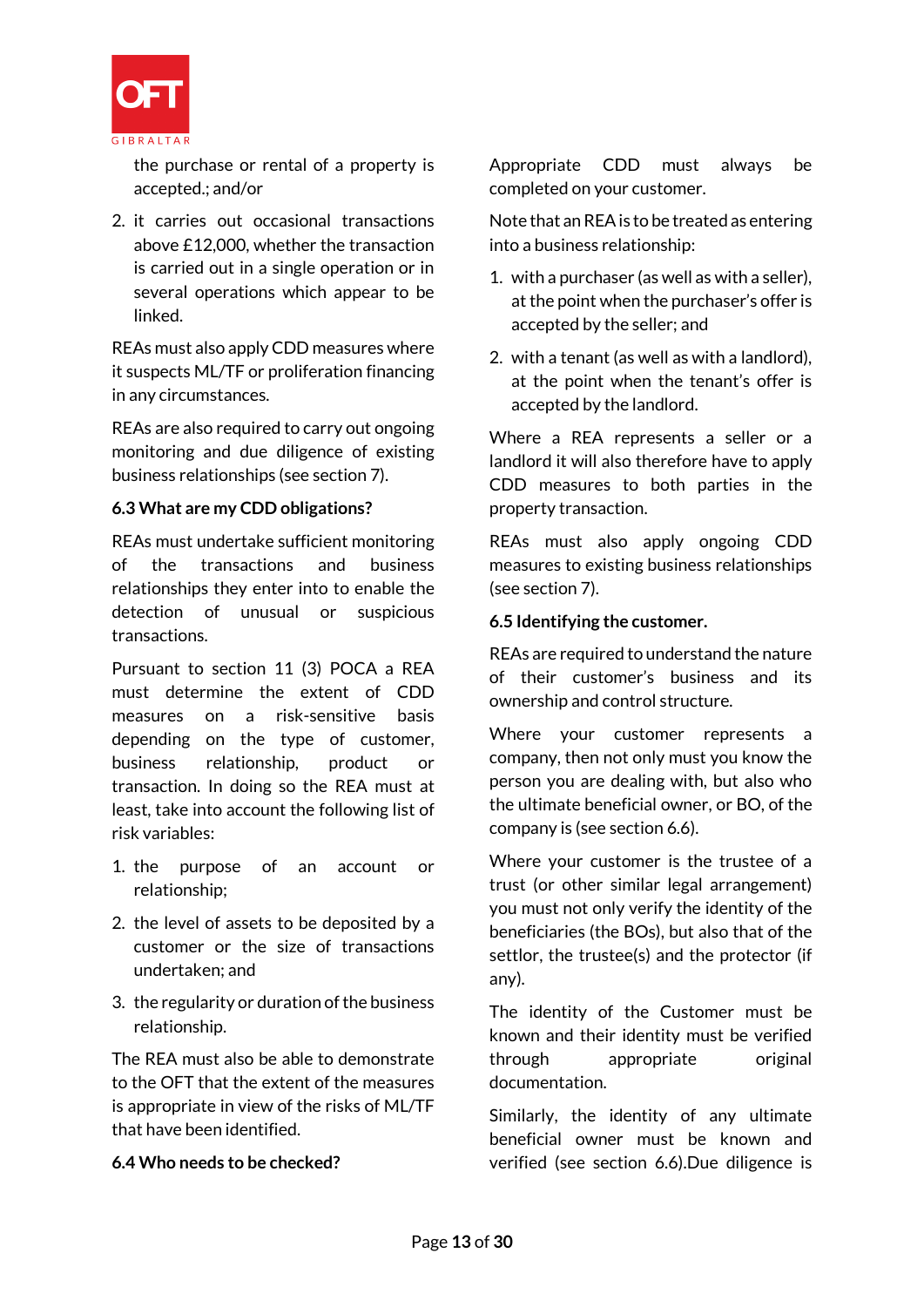

not required for banks, EU listed companies or Governmental entities.

### **6.6 What is a beneficial owner (BO)?**

The definition of 'beneficial owner' is set out in section 7(1A) POCA.

A BO is an individual (or 'natural person') who will ultimately benefit from a transaction or business relationship.

Where an individual is conducting a transaction or activity for their own benefit then they are the beneficial owner (POCA section 7.(1A)(a)(i)).

If, however, a transaction is being carried out by a customer on behalf of another person then the BO is the individual

- 1. on whose behalf a transaction or activity is being conducted (POCA section 7.(1A)(a)(ii)); and/or
- 2. who ultimately owns or controls the customer entering into the transaction.

Where a REA's customer is entering into a transaction on behalf of another person the REA must identify and verify who that other person is. That person is the BO.

Broadly speaking where an individual either owns or has control over 25% of a company or is a settlor, trustee, protector or beneficiary of a trust (or similar) that is the REA's customer, that individual will be a BO.

For detailed and specific guidance about BOs and how to identify them refer to the OFT's Beneficial Ownership Guidance Notes which can be found in the 'AML/CFT' section of the OFT's website: [www.oft.gov.gi.](http://www.oft.gov.gi/)

Pursuant to section 11(4A) POCA, where a REA is required to apply CDD measures to a trust, corporate or legal entity it shall collect proof of registration (or an excerpt) of the BO's registration on the Gibraltar Register

### of Ultimate Beneficial Owners [\(https://uboregister.egov.gi\)](https://uboregister.egov.gi/).

### **6.7 What happens if I have difficulties or am unable to collect due diligence?**

In relation to companies, you must exhaust all possible means to determine who its BO is. This will involve making appropriate and proactive enquiries. You must be able to demonstrate the efforts made to do so to the OFT.

However, if after having exhausting all possible means:

1. there is doubt as to who the BO is; or

2. no person is identified as the BO,

then the BO shall be the individual exercising control over the company via other means (POCA s7(c)(ii)).

If, after having exhausted all possible means, there is still doubt about who the individual exercising control is, then the BO shall be the individual who holds the senior management position in the customer (POCA s7(c)(ii) & (iv)).

More generally, pursuant to section 15(1) POCA, Pursuant to section 15(1) POCA, if any person or entity is unable or unwilling to submit the relevant CDD documents requested and the REA is unable to carry out appropriate CDD measures it should not proceed with the transaction and, where applicable, terminate the business relationship. If the relationship is not terminated this should be recorded.

Furthermore, the REA must submit a SAR to the GFIU in relation to the customer (see sections 5.8 to 5.10).

REAs should also keep a record of any difficulties encountered during the CDD process (POCA section 10(l)).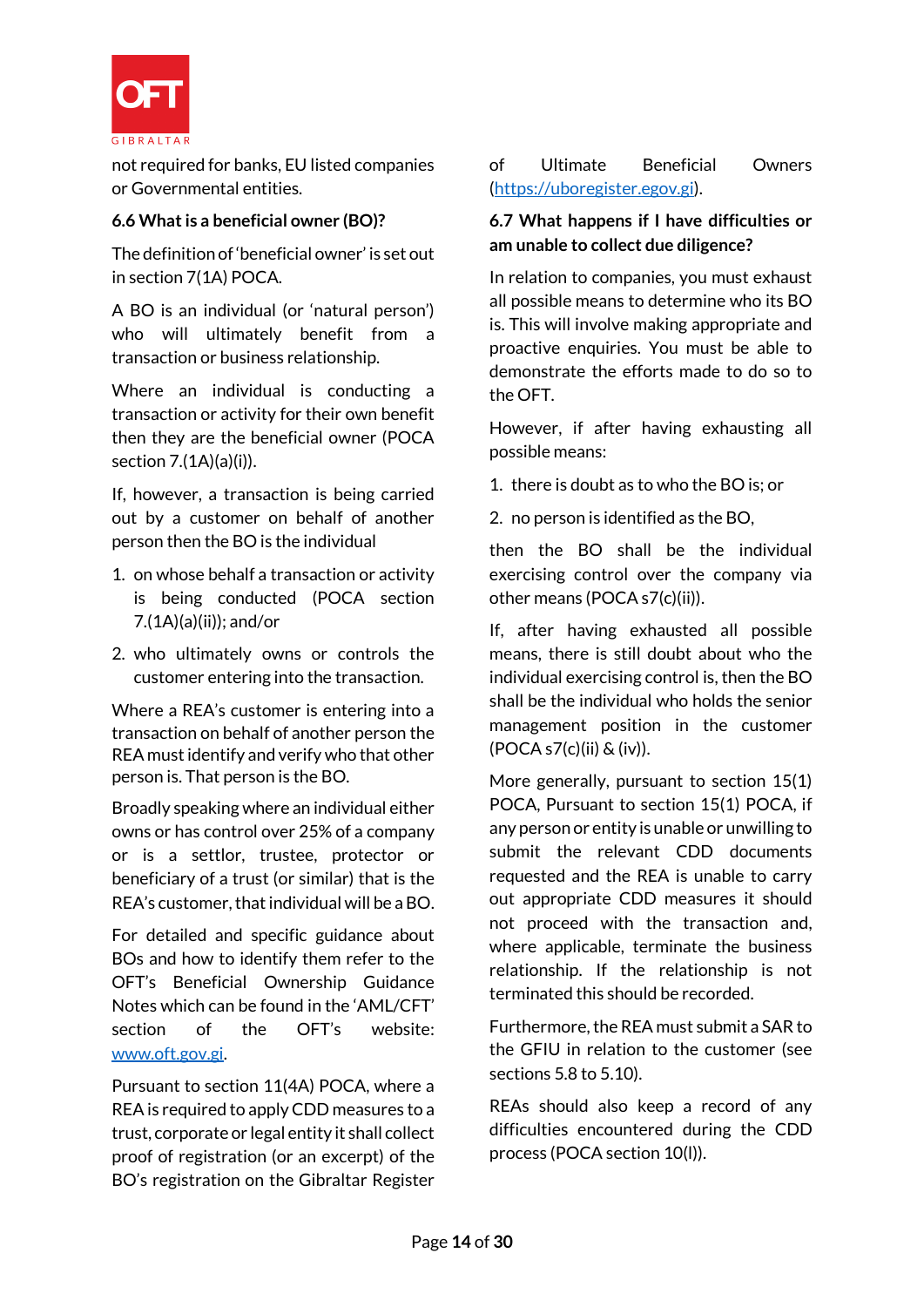

REAs are prohibited from carrying out transactions for anonymous customers or customers which have provided aliases or fictitious names.

#### **6.8 Applying CDD measures.**

CDD measures allow a REA to assess a customer's AML/CFT risk and whether a transaction may proceed without a real risk of the REA being involved in a transaction which is intended to launder money or finance terrorism. The identity of Customers should be verified on the basis of original documents, data or information obtained from reliable and independent sources.

The level of CDD the REA must apply in each business relationship will depend on the level of AML/CFT risk. The risk must be assessed by considering each party to the transaction, the type of transaction and the nature of the business relationship.

REAs must determine the extent of CDD measures on a risk-sensitive basis depending on the type of customer, business relationship and transaction. Therefore, the approach a REA takes to the level of CDD must reflect the AML/CFT risk faced by the business during that business relationship.

A low AML/CFT assessment will require a simplified due diligence process and a high risk transaction or customer will require an enhanced due diligence process with medium risks requiring elements of both depending on the risk. For guidance on how to identify money laundering and terrorist financing risks please see Schedule 1.

#### **6.9 Low risk customers: Simplified customer due diligence.**

Pursuant to section 16 POCA, where a REA, having applied CDD measures:

- 1. identifies areas of lower risk;
- 2. has ascertained that the business relationship or the transaction presents a lower degree of risk; and
- 3. has not identified a suspicion or knowledge of ML/TF, or proliferation financing,

it may record the reasons why it perceives a reduced risk and apply simplified customer due diligence measures. For guidance on how to identify low risk customers see Schedule 1.

Simplified CDD can include, but may not be limited to, collecting the following basic information:

- 1. Full Name;
- 2. date of birth;
- 3. residential address;
- 4. a copy of the customer's original Passport/ID (or any other Governmentissued photographic document); and
- 5. the customer's source of income or wealth (e.g. employment)

For companies you must collect:

- 1. an up to date company profile issued by Companies House or the following corporate documents:
	- i. Certificate of incorporation;
	- ii. Register of Members; and
	- iii. Register of Directors; and
- 2. the address of the registered office and, if different, a principal place of business.

Where a transaction involves a trust (or other similar legal arrangement) you must collect a copy of the trust deed (or other similar legal document) establishing and setting out the nature of that arrangement.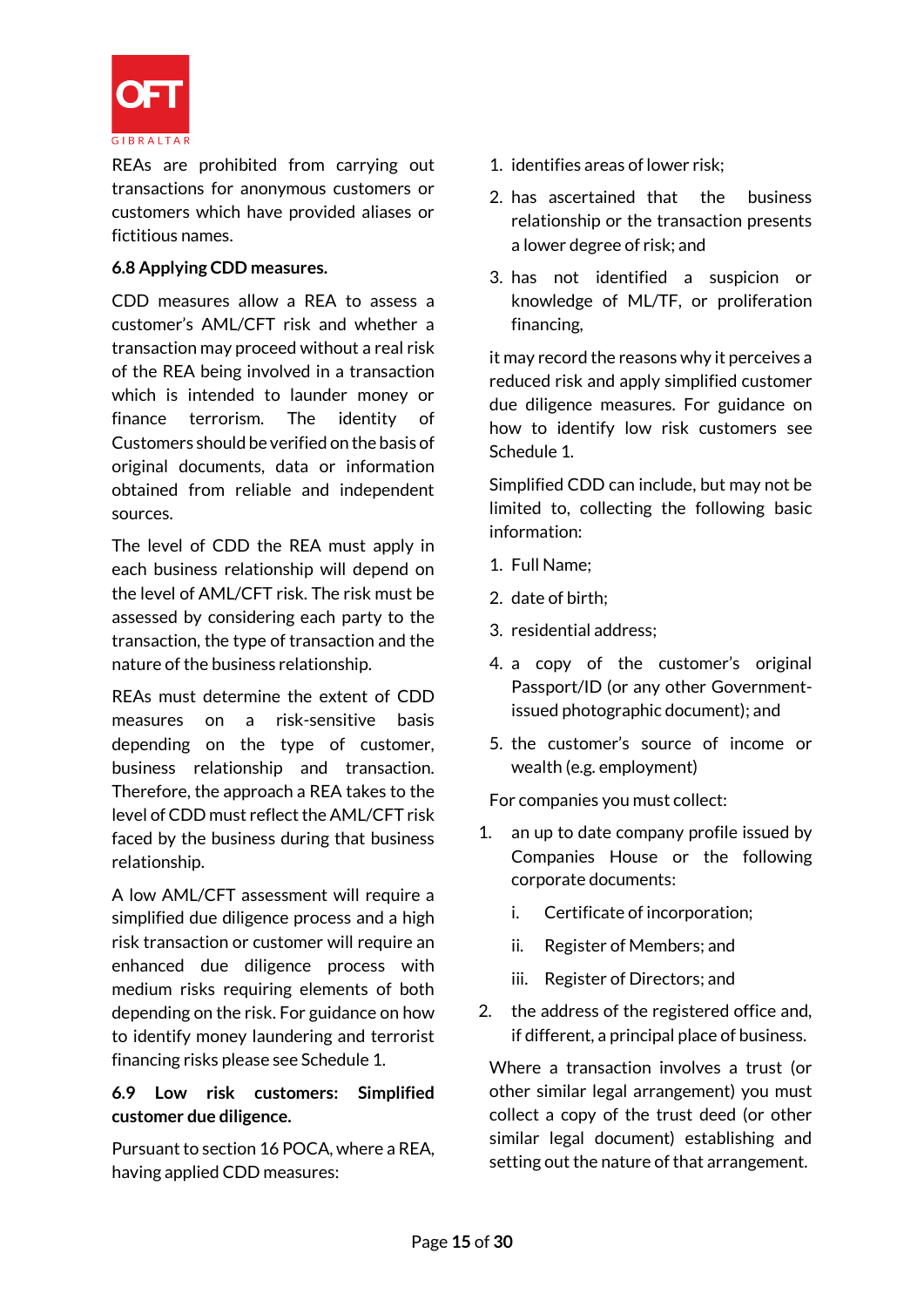

REAs must keep copies of due diligence documents (see Section 7 below).

## **6.10 High risk customers: Enhanced CDD measures.**

REAs must apply enhanced CDD measures to appropriately manage and mitigate risks when dealing with -

- 1. customers identified as being high risk (see Schedule 1, paragraph 3);
- 2. natural persons or legal entities established in third countries identified by the European Commission as high risk third countries; and
- 3. politically exposed person, or their family members and close associates (see 6.10 below); and
- 4. in other circumstances as set out in Section 17(1) POCA.

For guidance on how to identify high risk customers see Schedule 1.

When dealing with high risk customers it is important to perform enhanced due diligence as a result of the increased risk of money laundering. MLROs must keep records as to why, in their view, the need for enhanced CDD is appropriate to the risk posed by the business relationship.

Example of enhanced due diligence:

- 1. A copy of the customer's Passport/ID which is certified as true copy of the original by a third party professional;
- 2. Proof of the customer's address provided in a document such as a utility bill or bank statement;
- 3. Proof of the customer's and the BO's source of funds commensurate to the transaction; and
- 4. Additional information on:
- i. the customer and on the beneficial owners, including their source of wealth and source of funds where appropriate;
- ii. the intended nature of the business relationship; and
- iii. the reasons for the transactions.

REAs must also apply specific enhanced CDD measures in relation to:

- 1. business relationships or transactions involving high-risk third countries as set out in section 17(6) POCA; and
- 2. politically exposed persons as set out in section 20 and 20B POCA (see section 6.13).

REAs must obtain the approval of senior management for establishing or continuing a business relationship with a customer requiring enhanced CDD.

REAs must keep copies of due diligence documents (see Section 7 below).

#### **6.11 What am I looking for?**

CDD documentation, along with all other surrounding factors and information about the customer and the type of transaction. REAs are also required to understand the nature of their customer's business and its ownership and control structure.

This information will permit the REA's MLRO to assess the AML/CFT risk posed by a customer or a transaction and whether to report suspicious activity to the GFIU.

Some examples of suspicious activity specific to the REA include occasions where a customer:

1. appears unwilling to submit any identification documents or having his details in any document related to the property;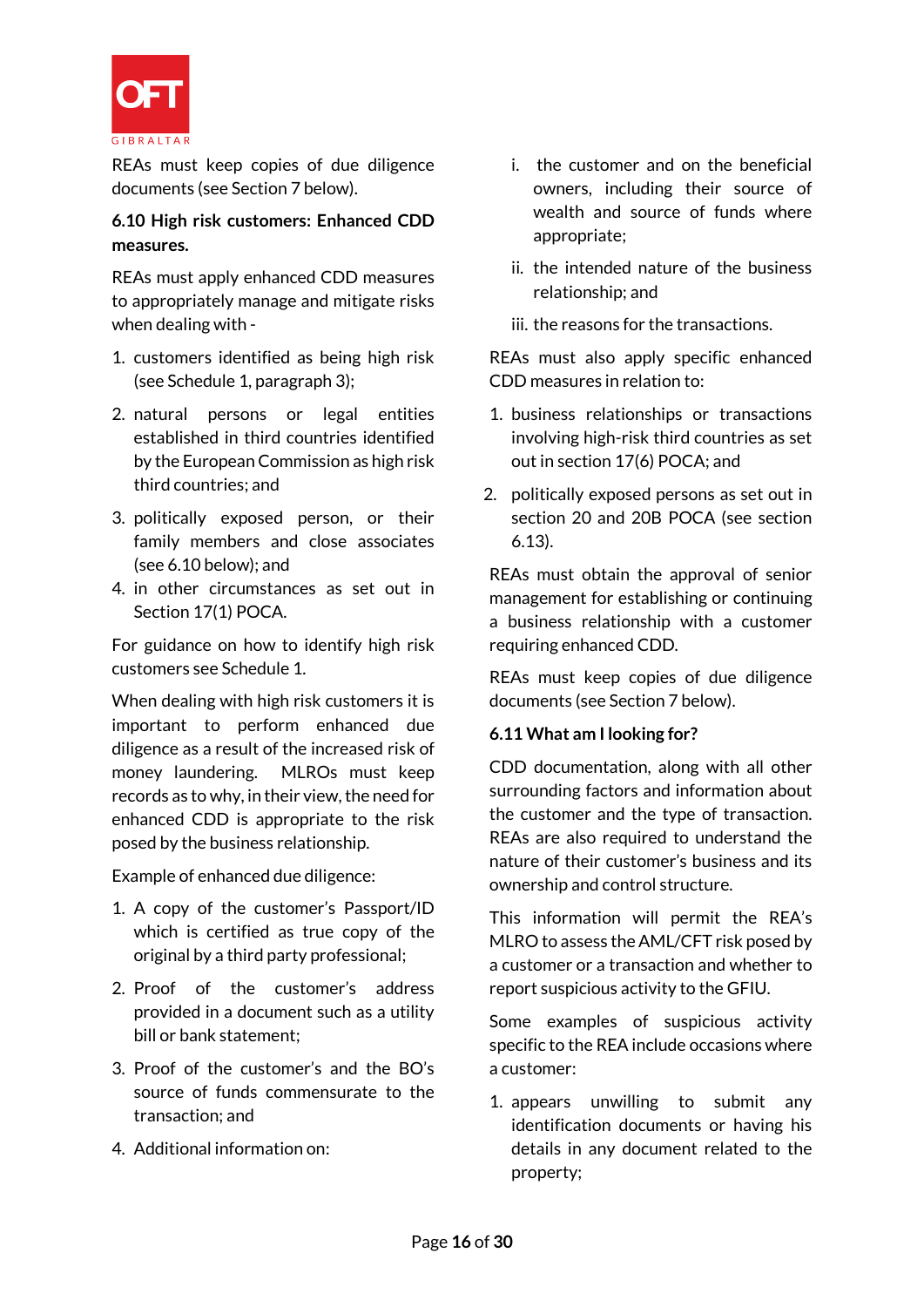

- 2. seems uninterested in the property value or viewing and inspecting the property;
- 3. acquires several properties within a short period of time;
- 4. wishes to proceed with a transaction without the assistance of a lawyer or legal representative;
- 5. requests information from the business reference AML/CFT requirements;
- 6. intends to pay the full property price without requiring financing (mortgage/loan);
- 7. wishes to make the property payment through various transactions involving complex legal structures which do not make any commercial sense; and
- 8. asks whether rental payments can be made or received in cash only.

For guidance on how to identify ML/TF risks please see Schedule 1.

#### **6.12 Non face-to-face transactions**

Pursuant to Section 18 POCA, Where the customer has not been physically present for identification purposes, REAs must take specific and adequate measures to compensate for the higher risk this presents. This may for instance include:

- 1. ensuring that the customer's identity is established by additional documents, data or information;
- 2. applying measures to verify or certify the documents provided, e.g. requiring a third party professional with AML/CFT expertise to certify them e.g. a lawyer; and
- 3. ensuring that any payments are carried out through an account opened in the customer's name with a bank.

#### **6.13 Politically exposed persons.**

A politically exposed person (**PEP**) is a person who is or has been entrusted with a prominent public function locally or internationally (see definition is paragraph 4 of Schedule 1). These individuals are at a higher risk of being connected to money laundering and terrorist financing due to the position and influence they hold and because they can be susceptible to corruption.

Pursuant to section 26(2)(c) POCA a REA must have policies, controls and procedures in place determine whether a customer or the BO of a customer is a PEP, a PEP's 'family member' or 'a person known to be their close associate' (as defined in Section 20A POCA). Given Gibraltar's small size and the closeness of its community, this is potentially a large group of persons and this may therefore make it easier for these persons to be identified.

Pursuant to section 20 POCA, before entering into a transaction with a PEP, a PEP's family member, a PEP's close associate or a customer whose BO is a PEP, the REA must:

- 1. carry out enhance due diligence (see section 6.10);
- 2. have approval from senior management;
- 3. take adequate measures to establish the source of wealth and funds which are involved in the existing or proposed transaction.

Section 20B POCA also sets out the additional continuing obligations with regard to PEPs.

For in depth guidance on PEPs please refer to the FATF's guidance which can be found in the 'AML/CFT' section of the OFT's website (www.oft.gov.gi)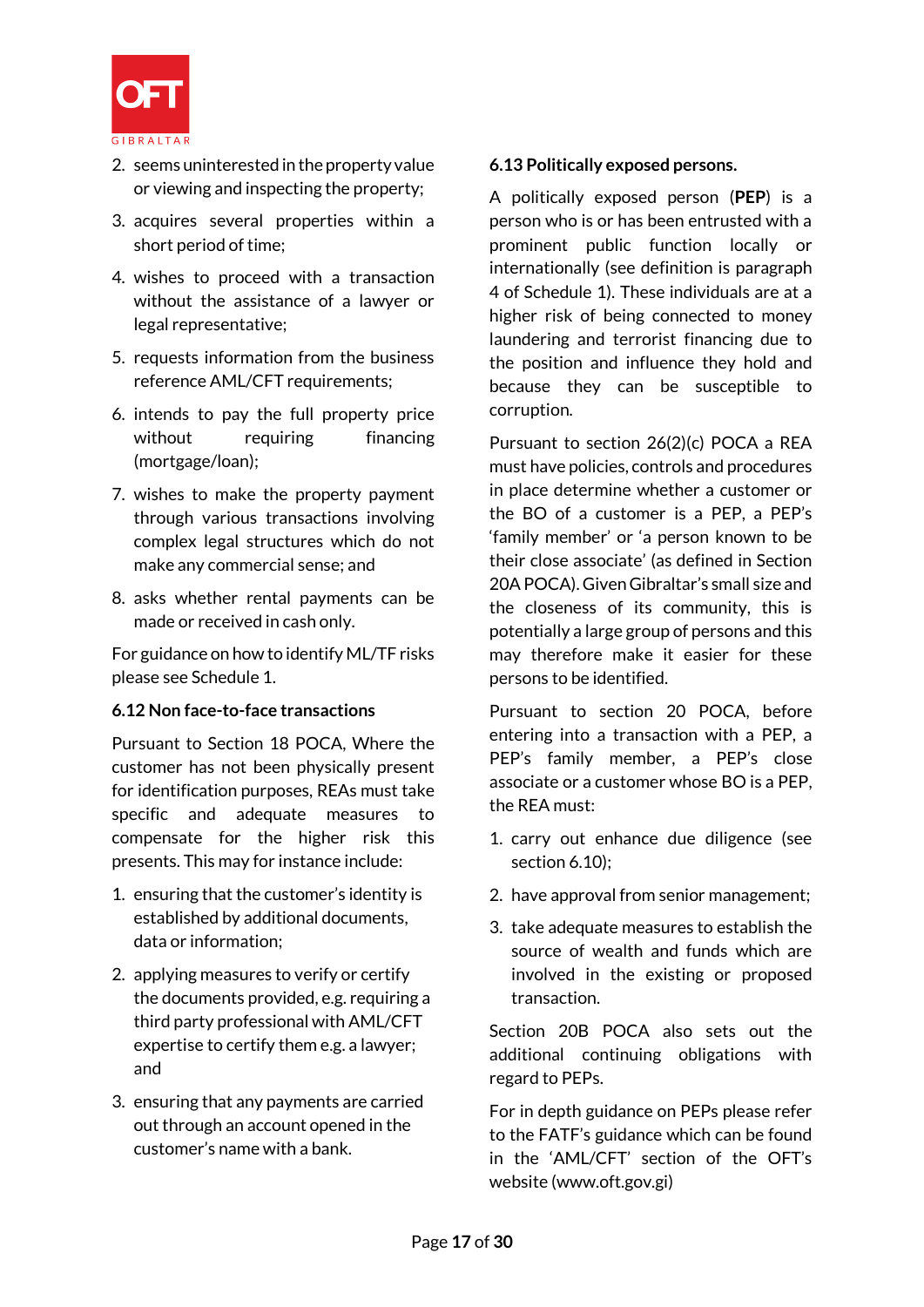

#### **6.14 Risk assessments**

REAs are required to keep a written risk assessment in respect of all its customers and the action taken in respect of any suspicious activity detected.

The OFT encourages all REAs to keep a risk assessment file as they must demonstrate to the OFT that the CDD measures it has applied are appropriate to the client and the transaction in view of the risks of money laundering and terrorist financing identified. Transaction records should be sufficient to permit reconstruction of individual transactions so as to provide, if necessary, evidence for prosecution or criminal activity.

### **6.15 Can I rely on someone else's due diligence?**

If a REA is satisfied that a third party has already carried out appropriate CDD measures on its customers, they may rely on that CDD as long as they are satisfied that:

- 1. the CDD measures are appropriate to the customer's level of risk as assessed by the REA; and
- 2. the CDD measures are current and up to date.

Copies of the CDD documentation must be provided by the third party to the REA. The REA is required to carry out its own risk assessment on the customer based on the CDD documentation received prior to the REA entering into a transaction or business relationship with the customer. It is not possible for the REA to rely on the third parties' risk assessments!

The responsibility to carry out CDD measures, to risk assess and to keep records on its customers shall always ultimately remain with the REA.

#### **6.16 When do I report suspicious activity?**

This will depend on the risk assessment carried out and is ultimately a question for the MLRO, having considered all information it has about the customer and the transaction through the CDD measures. It should be made where the MLRO has either knowledge (see section 5.6) or is suspicious (see section 5.7) that ML/TF is or may be taking place.

If in doubt, submit a SAR! (see sections 5.8 to 5.10).

# **6.17 Tipping off**

Pursuant to Section 11 (5A) POCA where, during the course of applying CDD measures, the REA knows, suspects or has reasonable grounds to suspect that the person subject to such measures or another person is engaged in ML/TF or proliferation financing, or is attempting any one or more of those acts, the REA must, where it is of the opinion that to continue would result in the tipping-off of the person, cease applying CDD measures, and shall make a relevant disclosure to the GFIU without delay.

## **6.18 Ongoing monitoring**

Where REAs have ongoing business relationship with its customers they are required to carry out ongoing monitoring and CDD of that business relationships. (see section 7 below).

#### **6.19 Records.**

REAs must keep copies of the documents requested while conducting CDD procedures along with all relevant documents appertaining to the business relationship (see Section 8 below).

**\_\_\_\_\_\_\_\_\_\_\_\_\_\_\_\_\_\_\_\_\_\_\_\_\_\_\_\_\_\_\_\_\_\_\_\_\_\_\_\_\_\_\_\_\_\_\_\_\_\_\_\_\_\_\_\_\_\_\_\_\_\_\_\_\_\_\_\_\_\_\_\_\_\_\_\_\_\_\_\_\_\_\_\_\_\_\_\_\_\_\_\_\_\_\_\_\_\_\_\_\_\_\_\_**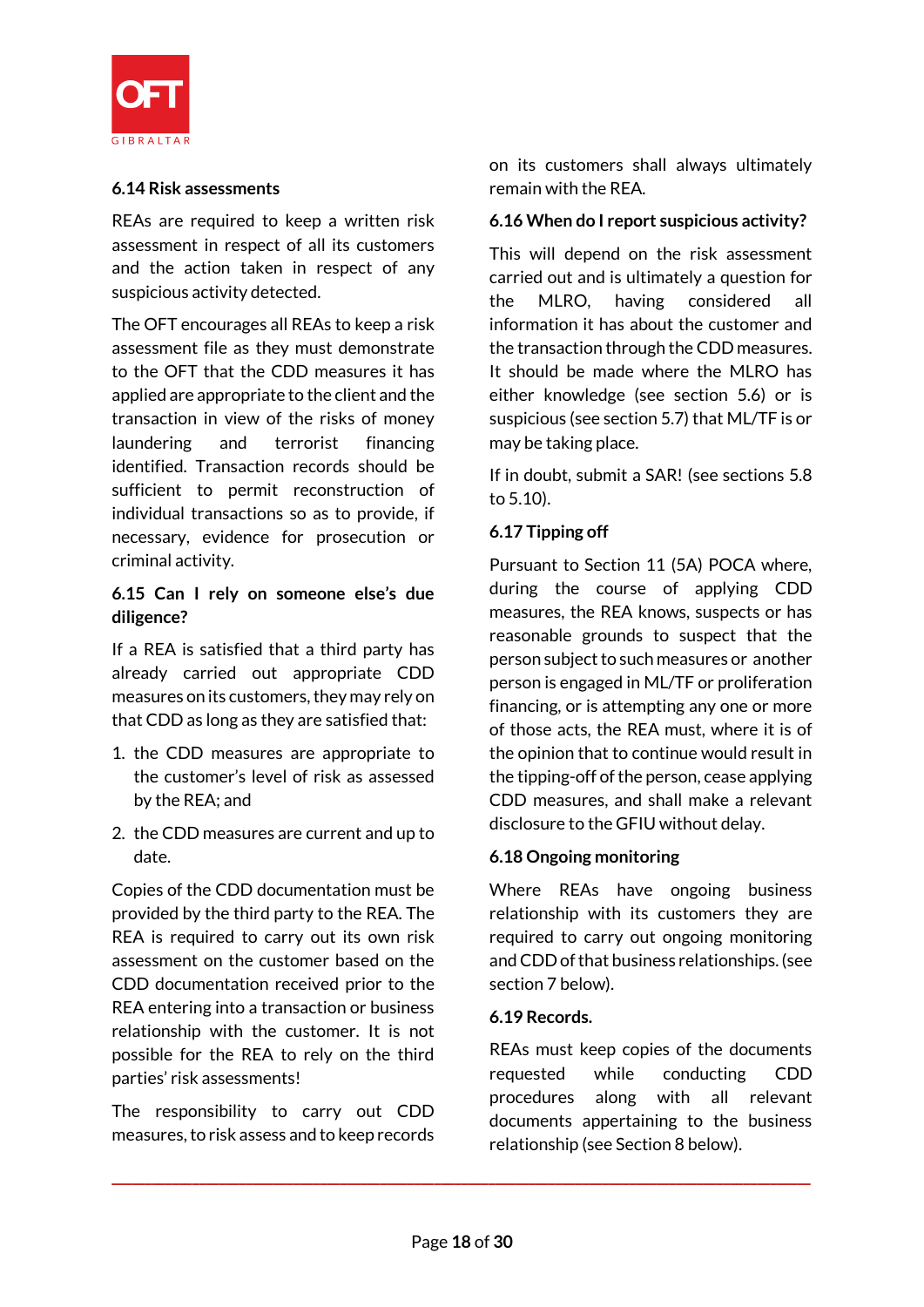

# 7. Ongoing monitoring

### **7.1 Ongoing monitoring**

REAs are required to carry out ongoing monitoring and due diligence of existing business relationships. This requirement is set out in section 12 POCA.

Ongoing monitoring does not apply to occasional, one-off transactions in relation to which REAs provided services to a customer in respect of a single sale or initial rental of a property. It may however apply to customers who have been provided such services more than once or on an ongoing basis (e.g. ongoing services in relation to the rental or a property).

#### **7.2 What are business relationships?**

It means a business, professional or commercial relationship which is connected with the REA's activities and which is expected, at the time when contact is established, to have an element of duration.

As set out in section 8 (3) POCA:

- 1. a REA is to be treated as entering into a business relationship with a purchaser (as well as with a seller), at the point when the purchaser's offer is accepted by the seller; and
- 2. a Letting Agent is to be treated as entering into a business relationship with a tenant (as well as with a landlord), at the point when the tenant's offer is accepted by the landlord.

#### **7.3 What does ongoing monitoring involve?**

Ongoing monitoring means:

1. scrutinising transactions undertaken throughout the course of the business relationship to ensure that they are consistent with the REA's knowledge of the customer, their business, their risk profile and their source of funds; and

2. undertaking reviews of existing records (and updating these where necessary) to ensure that the documents, data or information obtained for the purpose of applying CDD measures is kept up-todate and relevant.

REAs must determine the extent of ongoing monitoring on a risk-sensitive basis depending on the type of customer, business relationship, product or transaction. You must be able to demonstrate to the OFT that the extent of the measures is appropriate in view of the risks of ML/TF that have been identified.

#### **7.4 When do I need to do this?**

Ongoing monitoring must be carried out at regular intervals. As an indicator the OFT would expect that:

- 1. high risk business relationships are reviewed at least every year;
- 2. medium risk business relationships are reviewed every two year; and
- 3. low risk business relationships are reviewed every three years.

These time frames are indicative only and you must adapt your ongoing monitoring to your business's and the customer's risk as determined and recorded by your business.

When dealing with high risk transactions or customers requiring enhanced CDD, REAs must conduct enhanced monitoring of the business relationship by increasing the number and timing of controls applied, and selecting patterns of transactions that need further examination.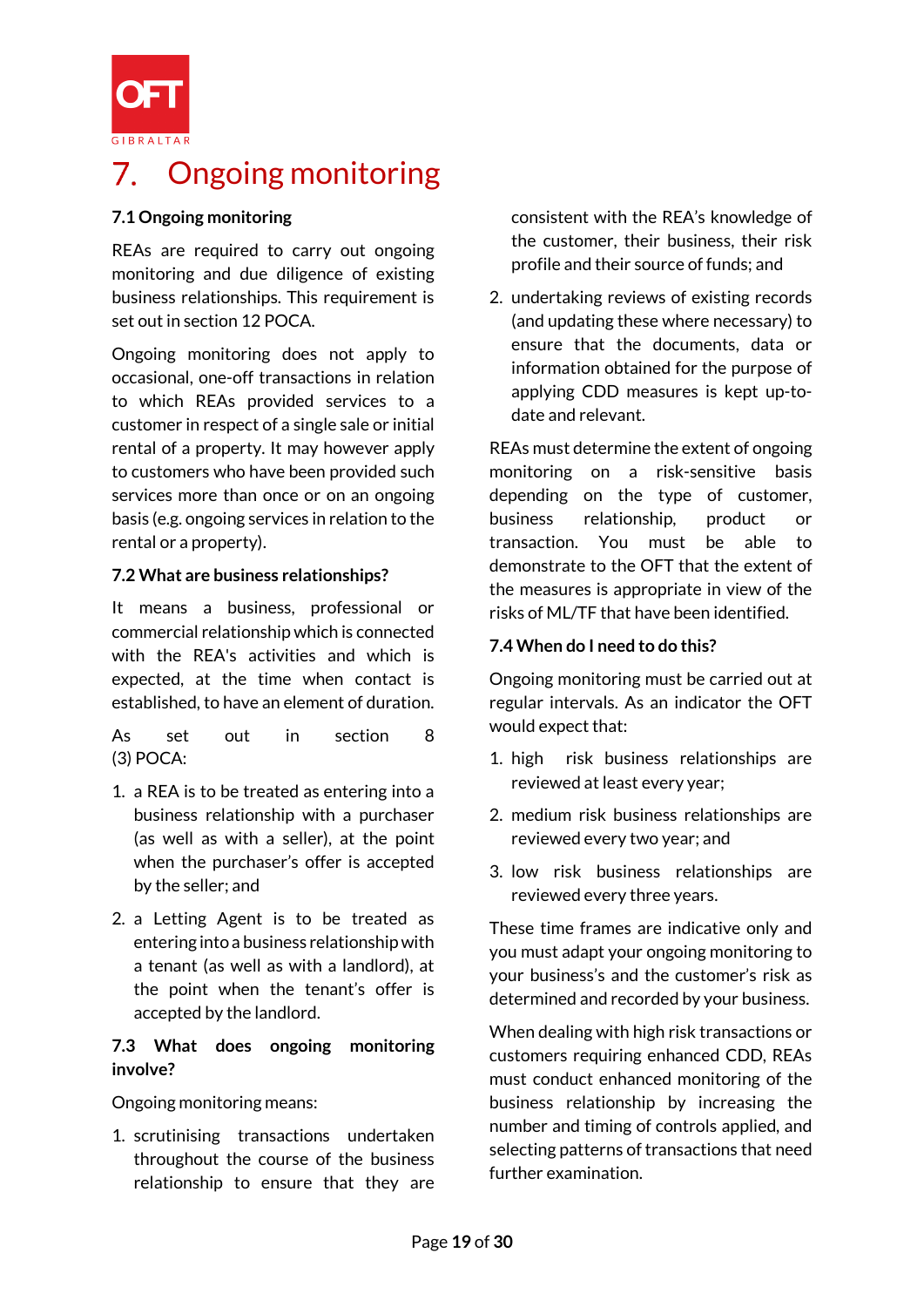

Further monitoring and CDD measures must also be carried out when the relevant circumstances of a customer change. When this occurs the REA must apply CDD measures to the existing customer on the basis of materiality and on a risk sensitive basis (POCA section 11(2)(a))

### **7.5 When do the relevant circumstances of a customer change?**

Any material change to a customer will trigger the need for a REA to reapply CDD measures. A material change is one which would require a reasonable REA to reassess the ML/TF risk of the business relationship in light of those changes. There is no exhaustive list for what a material change is, however material changes can include:

- 1. a change in the nature or regularity of the transactions carried out by the business (See Schedule 1, paragraph 5, patterns of business); or
- 2. a change to the ownership or management of the customer.

REAs should not just take into consideration the risk profile of the existing customer but also the impact that that customer's business may have on the REA as a whole. For example, a customer may be considered low risk but their business represents a substantial part of the REA's turnover. A trigger event that would not be material for smaller customers may be material for a REAs large customers, triggering the need apply CDD measures once again.

Applying a risk based approach, REAs should take into consideration the evolving risk profile of existing customers when assessing their AML/CFT risk. While customers with a consistent risk profile are not exempt from ongoing CDD measures, resources should be focussed on those which are more recent, or those with changes in the pattern of business or type of properties they are interested in.

#### Record keeping, data & annual returns 8.

**\_\_\_\_\_\_\_\_\_\_\_\_\_\_\_\_\_\_\_\_\_\_\_\_\_\_\_\_\_\_\_\_\_\_\_\_\_\_\_\_\_\_\_\_\_\_\_\_\_\_\_\_\_\_\_\_\_\_\_\_\_\_\_\_\_\_\_\_\_\_\_\_\_\_\_\_\_\_\_\_\_\_\_\_\_\_\_\_\_\_\_\_\_\_\_\_\_\_\_\_\_\_\_\_**

#### **8.1 What records must be kept?**

REAs must keep records and data about:

- 1. All transactions and business relationships (section 8.2 and 8.3); and
- 2. staff training (section 9.3).

The records and data must be readily available for inspection by the OFT on request.

#### **8.2 Transactions and business relationships**

REAs' general record keeping obligations are set out in section 25 POCA. All REAs

must have appropriate systems in place for recording and storing:

- 1. a copy of the documents and information collected while applying CDD measures (see section 6);
- 2. the supporting evidence and records of of all property sale and property rental transactions (see section 8.3);
- 3. the written risk assessment of all customers and business relationships the action taken in respect to any suspicious activity detected (see section 6.14); and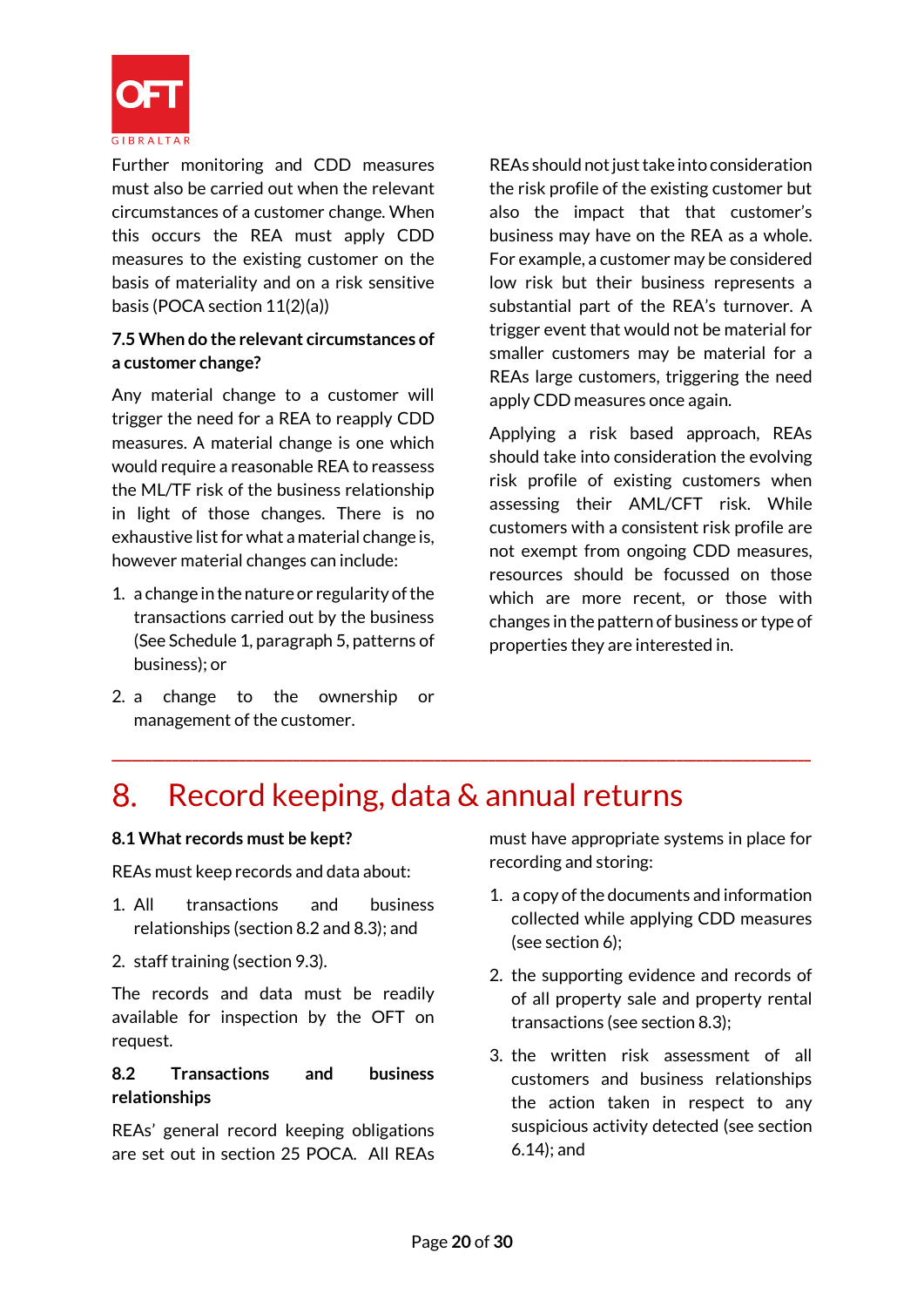

4. the action taken in respect of any suspicious activity detected (see section 5.5 to 5.7).

In addition, REAs must also keep the records of any difficulties encountered during the CDD process (POCA section 10(l)).

#### **8.3 What type of data must be collected about these transactions?**

As much data and information as you can about the transactions, including account files and correspondence, as well as any other information that may reasonably be necessary to identify such transactions. The evidence and records must be sufficient so as to permit the reconstruction of individual transactions so as to provide evidence for the prosecution of criminal activity where necessary (Section 25 (2A) POCA).

You must also keep sufficient data to allow you to complete and submit Annual Returns to the OFT (see section 8.6).

#### **8.4 How long must I keep the records for?**

REAs must keep these records for inspection for five years after the date of the relevant transaction or the date when staff training was delivered (Section 25(3) POCA).

#### **8.5 What will the records be used for?**

The OFT may use it powers to request copies of the REA's records at any time. REAs should be able to provide the records and data to the OFT swiftly.

Additionally, REAs are required to submit annual returns to the OFT providing information and data about established business relationships and financial transactions received by the business during that year which should correspond with the REA's records.

The annual return form can be found in the 'AML/CFT' section of the OFT's website: [www.oft.gov.gi.](http://www.oft.gov.gi/)

#### **8.6 When are the Annual Returns due?**

#### Pre 2021-22 reporting period:

This shall be the same day as the due date for submission of accounts and tax returns by the REA to the Income Tax Office.

If the REA is a company, the Annual Return is due nine months after the REA's financial year end.

If the REA is a sole trader it is due on  $30<sup>th</sup>$ November of each year.

#### 2021-22 reporting period:

A new system is being introduced for the 2021-22 reporting period going forward. Two returns will be submitted annually:

- 1. Financial data return The new REA annual return process only requires that financial data be submitted by REAs. From  $1<sup>st</sup>$  January 2021 the reporting period is now from 1 January to 31 December of the previous year and is to be submitted by 31 March. This amended reporting period allows the OFT to collect more up to date, uniform and easily comparable data from each REA annually.
- 2. Non-financial data Prior to the renewal of their business licence after 1<sup>st</sup> January 2021, REAs will receive a business licence renewal notice which shall require them, as part of the renewal process, to provide non-financial data for the licence term which is due to expire.

## **8.7 What if I miss the deadline?**

We strongly urge that you take the appropriate steps to ensure that your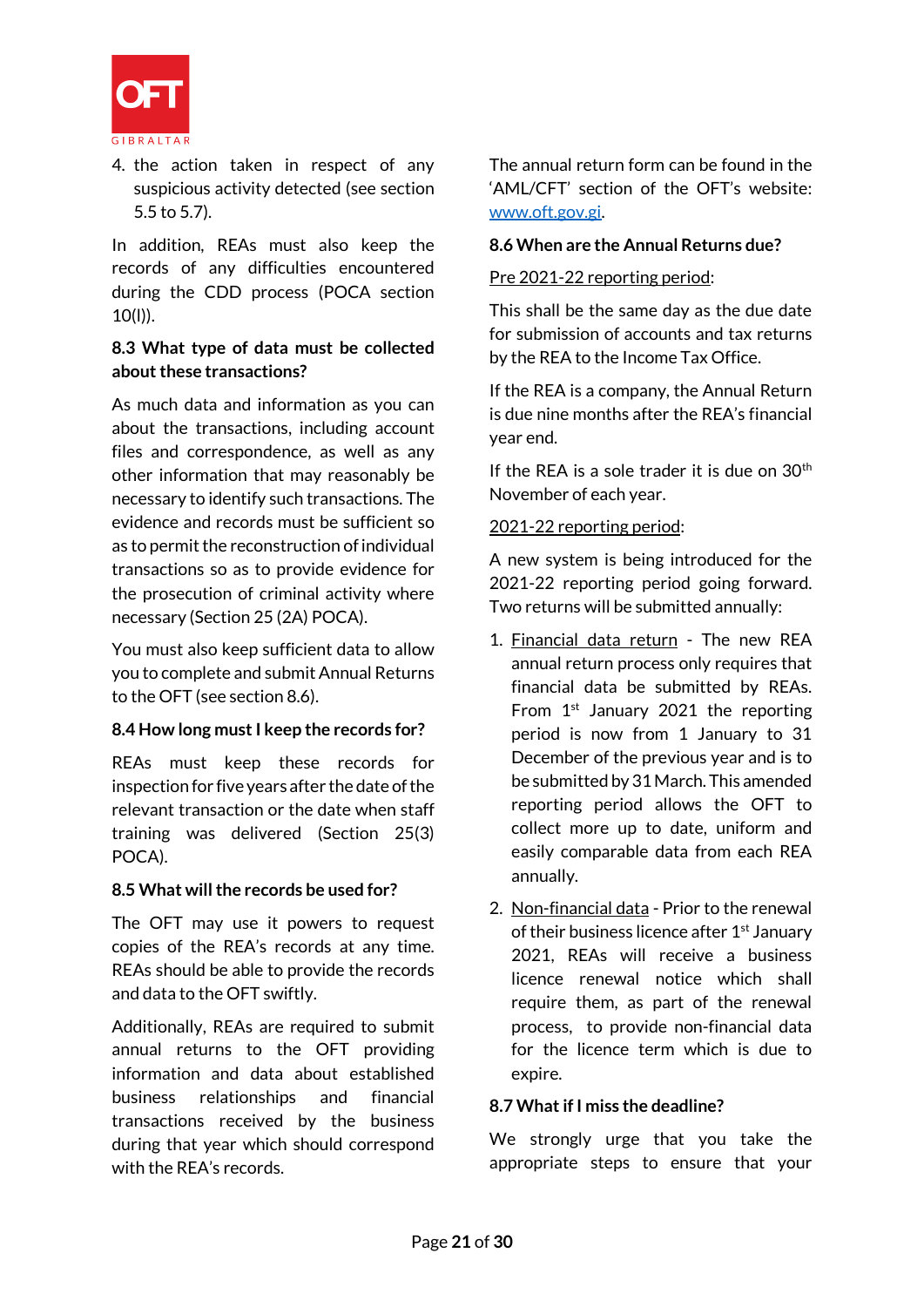

business submits its annual returns on time. REAs who have failed to fulfil their responsibilities may not be allowed to renew their business licence. They may also be subject to enforcement action by the OFT that may include:

- 1. a fine;
- 2. the suspension or revocation of their business licence; and/or
- 3. temporary bans for persons in managerial positions.

### **8.8 What will the OFT do with the Annual Return?**

The information will allow the OFT to:

- 1. collect data about REA transactions;
- 2. monitor REAs' compliance with their obligations under POCA and these guidance notes; and

3. identify suspicious trends and money laundering and terrorism financing schemes .

This data will also help the OFT analyse each REA on a risk based approach to determine the likelihood of the REA being targeted by criminals.

The OFT may carry out onsite visits and seek information from REAs in relation to the information contained in annual returns to ensure that these are being completed accurately. The OFT may also request REAs records to examine and investigate any suspicious activity.

The failure by a REA to submit an Annual return is automatically considered as noncompliance by the OFT.

The data may be provided to other AML/CFT supervisory authorities and law enforcement bodies as permitted under the law.

#### Employer & employee responsibilities 9.

**\_\_\_\_\_\_\_\_\_\_\_\_\_\_\_\_\_\_\_\_\_\_\_\_\_\_\_\_\_\_\_\_\_\_\_\_\_\_\_\_\_\_\_\_\_\_\_\_\_\_\_\_\_\_\_\_\_\_\_\_\_\_\_\_\_\_\_\_\_\_\_\_\_\_\_\_\_\_\_\_\_\_\_\_\_\_\_\_\_\_\_\_\_\_\_\_\_\_\_\_\_\_\_**

**9.1 What are my responsibilities as an employer?**

REAs must ensure that they have screening procedures to ensure high standards when hiring employees.

Additionally, employers have a duty to ensure that its employees have received appropriate training to help them both recognise and report potential money laundering. Staff must be made aware of the following:

- 1. what money laundering and terrorist financing is;
- 2. the laws concerning AML/CFT, including POCA, and the requirements in these guidance notes;
- 3. the ML/TF risk to which the REA sector generally is exposed (see Schedule 2);
- 4. the ML/TF risk to which the REA is exposed (see section 3);
- 5. the REA's AML/CFT policies, controls and procedures including CDD measures (see sections 4 and 6);
- 6. how to manage business transactions on a risk based approach and identify high risk customers and/or high risk behaviour (see section 6);
- 7. how to report suspicious activity to the MLRO;
- 8. the penalties for committing offences under POCA and related legislation; and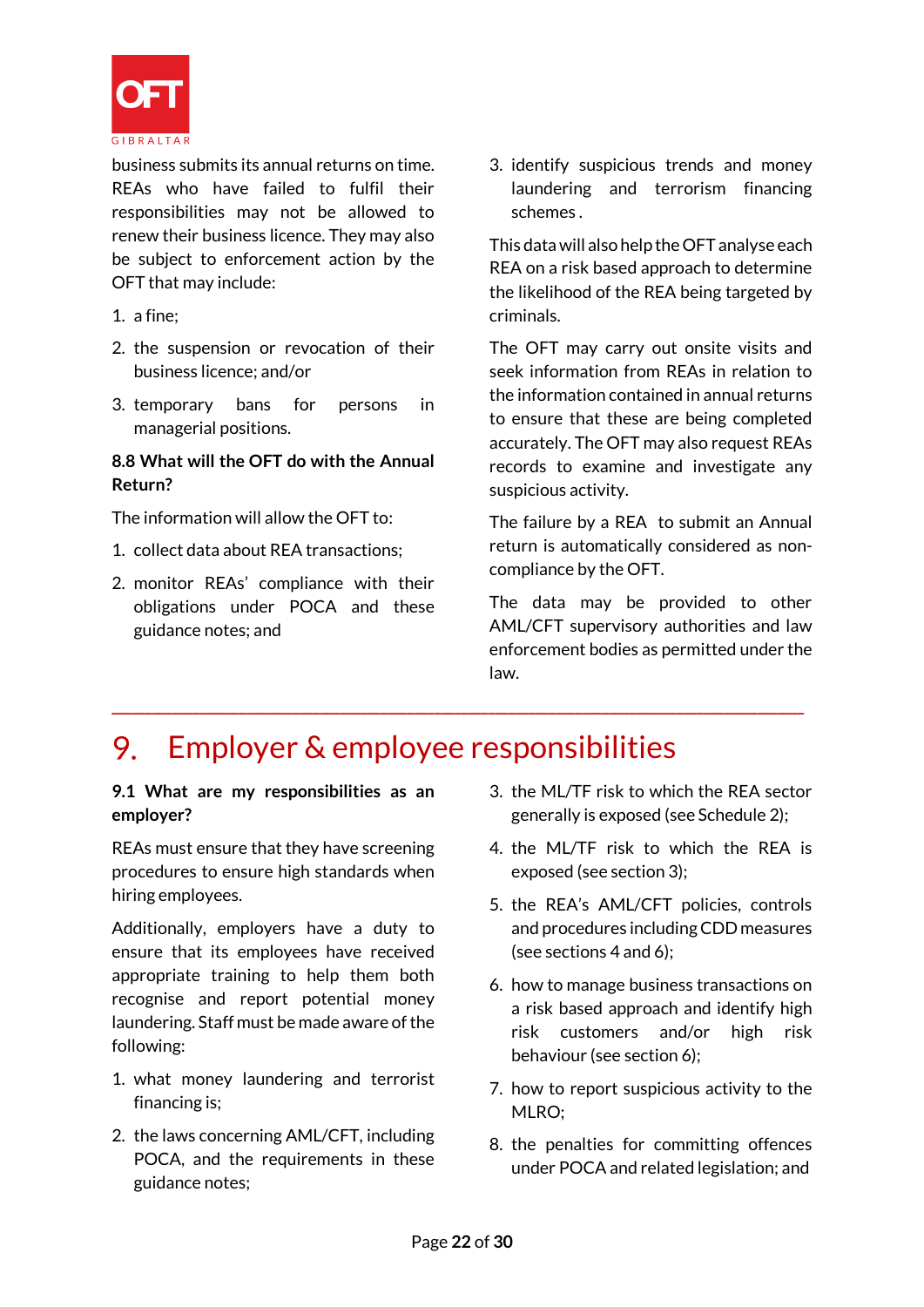

9. relevant data protection requirements.

It is essential to also train employees to understand how money laundering and terrorist financing schemes could take place through the business by providing examples of this (See Schedule 2 for examples of money laundering methods and schemes through REAs).

#### **9.2 How often does training need to be given?**

Employee training must be an ongoing exercise which is regularly under review. Risk assessments and polices must be regularly updated and circulated to members of staff.

#### **9.3 Records.**

REAs must keep a staff training record to demonstrate to the OFT that its staff are aware of the business's AML/CFT policies and procedures (see Section 8).

#### **9.4 What responsibilities do employees of REAs have?**

Employees of REAs must:

- 1. know who their MLRO is and what the MLRO's role is;
- 2. be able to detect suspicious activity and report it to the MLRO;
- 3. be aware of the steps taken by the business to ensure it is not used for ML/TF;
- 4. have access to and familiarise themselves with all of the business's AML/CFT policies and procedures; and
- 5. be aware of the penalties for committing offences under POCA and related legislation.

It is the responsibility of the REA to provide adequate training to its employees (see sections 9.1 to 9.2).

# 10. Reporting Ownership & Management Changes

**\_\_\_\_\_\_\_\_\_\_\_\_\_\_\_\_\_\_\_\_\_\_\_\_\_\_\_\_\_\_\_\_\_\_\_\_\_\_\_\_\_\_\_\_\_\_\_\_\_\_\_\_\_\_\_\_\_\_\_\_\_\_\_\_\_\_\_\_\_\_\_\_\_\_\_\_\_\_\_\_\_\_\_\_\_\_\_\_\_\_\_\_\_\_\_\_\_\_\_\_\_\_\_**

#### **10.1 REA reporting requirements.**

REAs are required to report to the OFT where there is a change to their ownership or management.

#### **10.2 What changes must be reported?**

The OFT must be notified of a change to:

- 1. the BO of a REA, including, but not limited to shareholders, partners and silent partners;
- 2. the board of directors, an executive and/or another senior manager of a REA;
- 3. a person holding or appearing to the OFT to intend to hold a management function

in a REA; and

4. a person in accordance with whose wishes or directions any person involved in the carrying on of the business of a REAacts or it appears to the OFT will act.

#### **10.3 When do I need to report the change?**

The OFT must be notified in writing within seven days of the relevant change.

#### **10.4 What will the OFT do with the information?**

Upon receipt of a notification the OFT shall conduct a fit and proper assessment of that person.

**\_\_\_\_\_\_\_\_\_\_\_\_\_\_\_\_\_\_\_\_\_\_\_\_\_\_\_\_\_\_\_\_\_\_\_\_\_\_\_\_\_\_\_\_\_\_\_\_\_\_\_\_\_\_\_\_\_\_\_\_\_\_\_\_\_\_\_\_\_\_\_\_\_\_\_\_\_\_\_\_\_\_\_\_\_\_\_\_\_\_\_\_\_\_\_\_\_\_\_\_\_\_\_\_**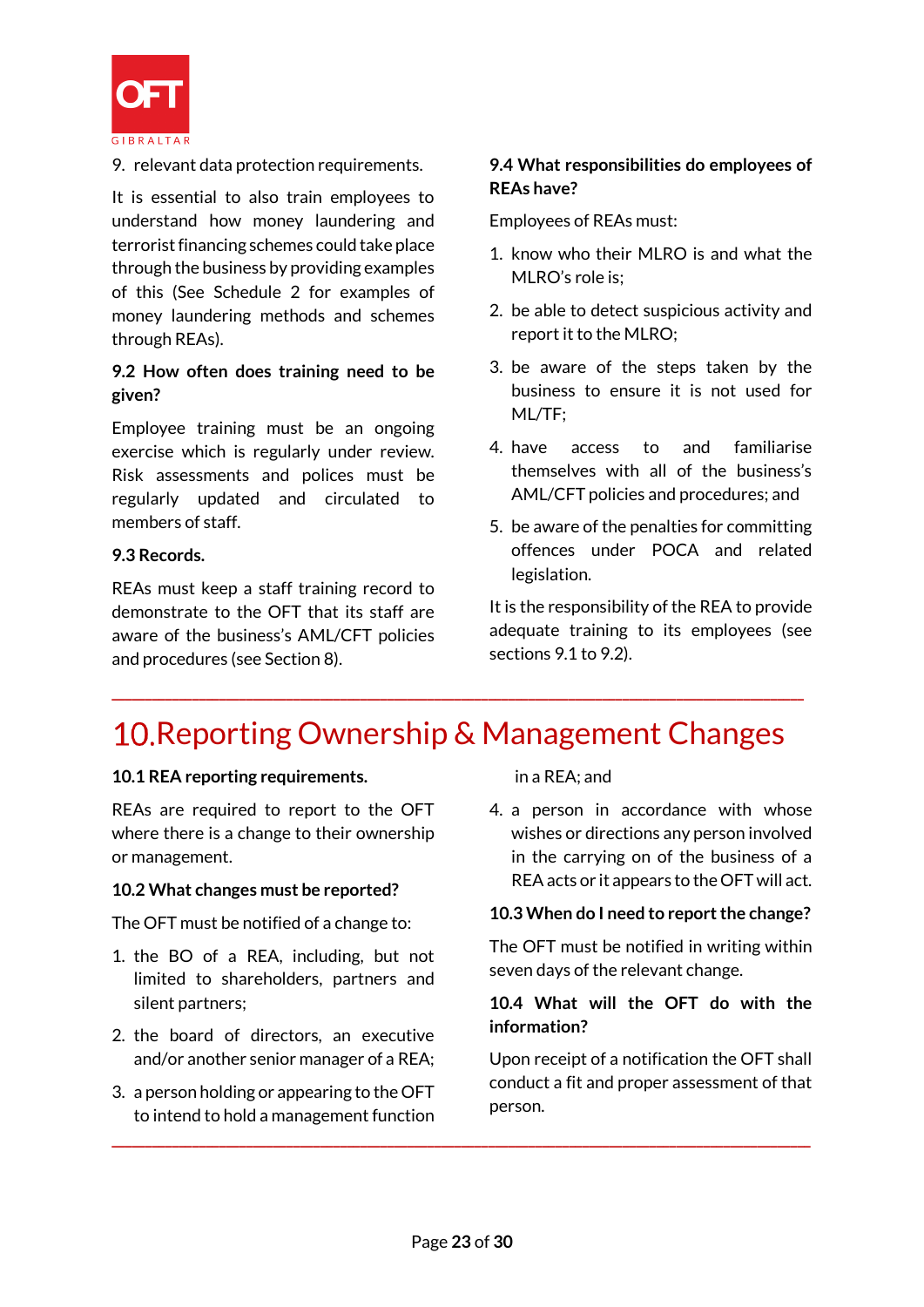

# 11. Useful contacts

# **11.1 Gibraltar Financial Intelligence Unit**

The Gibraltar Financial Intelligence Unit (GFIU) receives, analyses and disseminates financial intelligence gathered from Suspicious Activity Reports (SARs) (see 5.8 above).

Suite 832, Europort, Gibraltar Tel: (+350) 20070211 Fax: (+350) 20070233 E-mail[: gfiu@gcid.gov.gi](mailto:gfiu@gcid.gov.gi) **.**

**\_\_\_\_\_\_\_\_\_\_\_\_\_\_\_\_\_\_\_\_\_\_\_\_\_\_\_\_\_\_\_\_\_\_\_\_\_\_\_\_\_\_\_\_\_\_\_\_\_\_\_\_\_\_\_\_\_\_\_\_\_\_\_\_\_\_\_\_\_\_\_\_\_\_\_\_\_\_\_\_\_\_\_\_\_\_\_\_\_\_\_\_\_\_\_\_\_\_\_\_\_\_\_\_**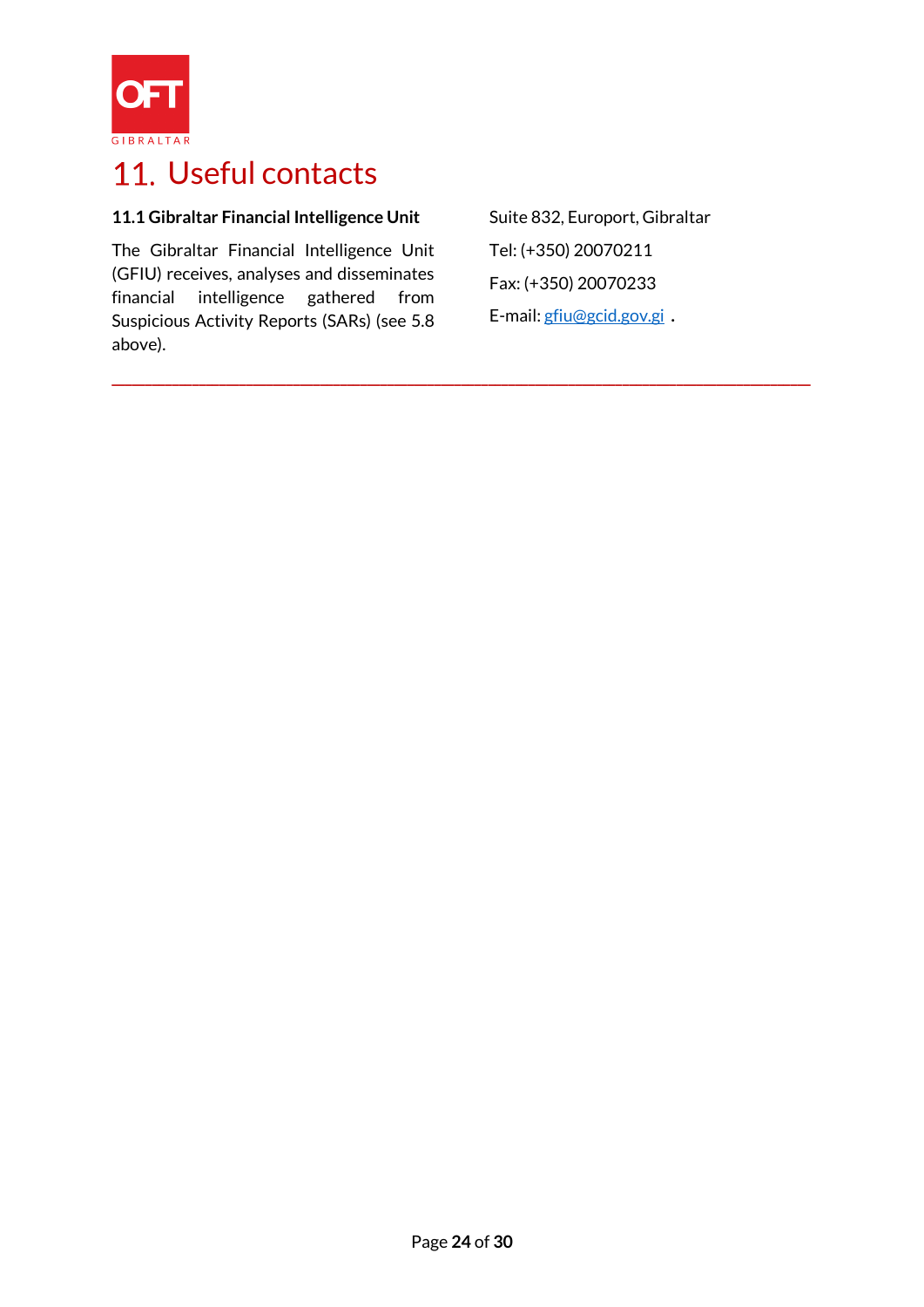

# Schedule 1 - How to identify customer ML/TF risk

#### **1. Identifying risk factors.**

This schedule sets out a number of common factors that a REA or its employees may take into account when carrying out an AML/CFT risk assessment of a customer or a transaction.

For assessing a REA's ML/TF risk please refer to section 3.

It is important to note however that these are only indicators to consider when assessing risk. The identification of one of these factors need not necessarily mean that money laundering is, or will be, taking place, but they will assist the REA and its employees in applying the risk based approach and ultimately deciding whether the activity, when considered with the rest of the information at their disposal, is suspicious.

The factors listed in this schedule are not an exhaustive list and the REA and its employees should take into account all of the information at their disposal to determine if there is money laundering or terrorist financing risk. If more information is required, it should be requested before proceeding with a transaction.

#### **2. Assessing low risk customers?**

Pursuant to Section 16 (3) and (5) POCA, when assessing the risks of ML/TF relating to types of customers, geographic areas, and particular products, services, transactions or delivery channels, a REA must take into account at least:

1. the factors of potentially lower risk situations set out in Schedule 6 POCA; and

2. the risks identified within any information that is made available to the REA pursuant to the National Coordinator for Anti-Money Laundering and Combatting Terrorist Financing Regulations 2016.

#### **3. Who are high risk customers?**

Pursuant to Section 17 (4) POCA, when assessing the risks of ML/TF REAs must take into account at least the factors of potentially higher- risk situations set out in Schedule 7 POCA.

The following are indicators of high risk customers:

- 1. brand new customers carrying out large one-off transactions;
- 2. customers engaged in a business which involves the constant movement of significant amounts of cash;
- 3. customers who carry out transactions that:
	- i) do not make commercial sense, e.g. selling properties at an undervalue;
	- ii) have an unusual pattern; and/or
	- iii) are complex.
- 4. for existing customers:
	- i) the transaction is different from the normal business of the customer;
	- ii) the size and frequency of the transaction is different from the customer's normal pattern;
	- iii) the pattern has changed since the business relationship was established; and
	- iv) there has been a significant or unexpected improvement in the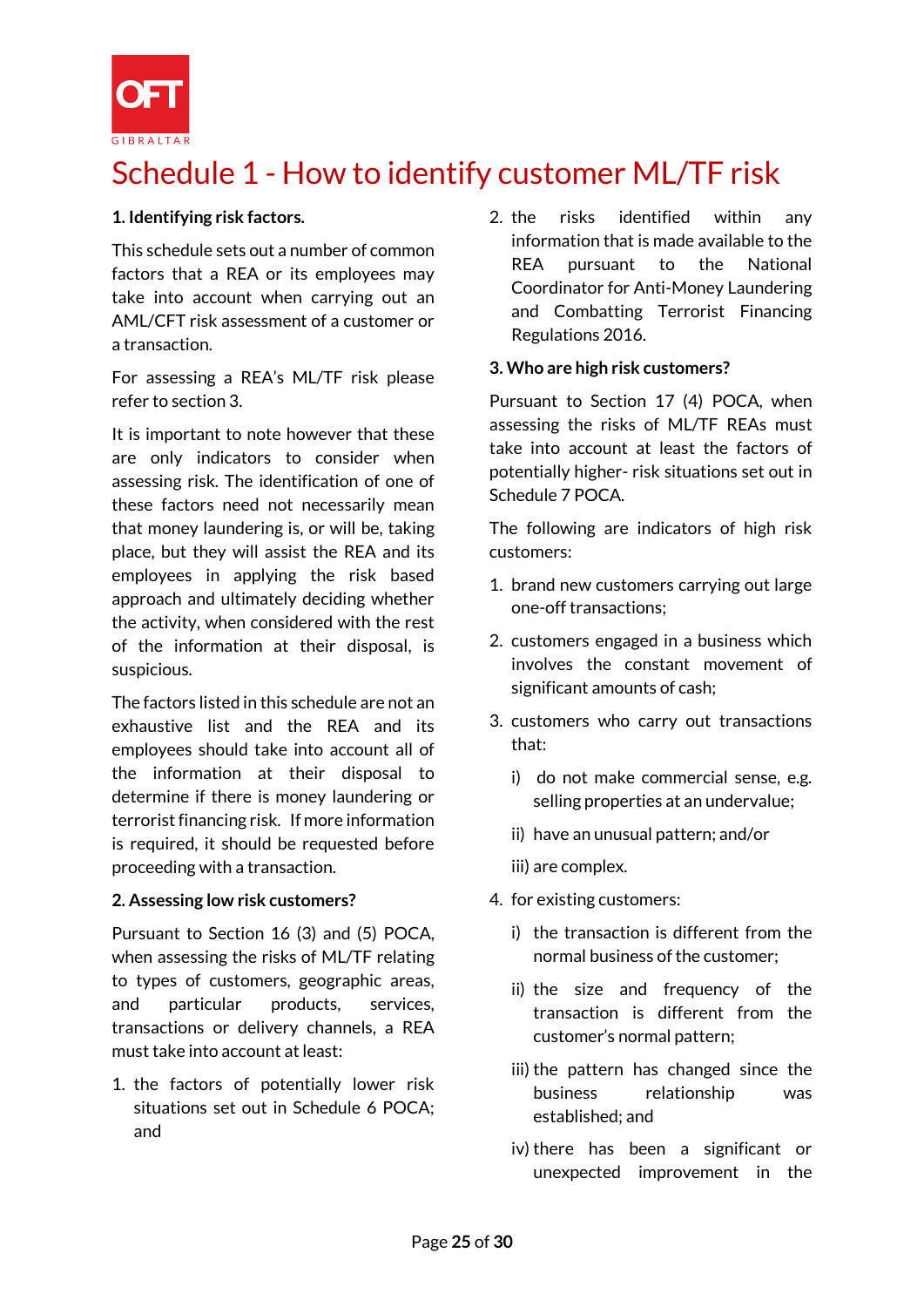

customer's financial position and the customer can't give a proper explanation of where money came from.

- 5. complex business ownership structures with the potential to conceal underlying beneficial owners (REAs are required to understand the nature of the customer's business and its ownership and control structure);
- 6. politically exposed persons (these will always require enhanced CDD, see section 6.13 of the guidance notes and paragraph 4 below); and/or
- 7. persons:
	- i) from high-risk jurisdictions;
	- ii) transferring money from banks in high-risk jurisdictions; and/or
	- iii) making payments in the currency of high-risk jurisdictions.

A list of high-risk jurisdictions can be found on the FATF's website: [http://www.fatf](http://www.fatf-gafi.org/)[gafi.org.](http://www.fatf-gafi.org/)

#### **4. Who are politically exposed persons?**

A politically exposed persons (**PEP**) is defined in section 20A POCA as a person who is or has been entrusted with prominent public functions and includes the following:

- 1. Heads of State, heads of government, ministers and deputy or assistant ministers;
- 2. Members of parliament or of similar legislative bodies;
- 3. Members of the governing bodies of political parties;
- 4. Members of supreme courts, of constitutional courts or of other;
- 5. High-level judicial bodies, the decisions of which are not subject to further appeal, except in exceptional circumstances;
- 6. Members of courts of auditors or of the boards of central banks;
- 7. Ambassadors, chargés d'affaires and high-ranking officers in the armed forces;
- 8. Members of the administrative, management or supervisory bodies of State-owned enterprises; and
- 9. Directors, deputy directors and members of the board or equivalent function of an international organisation

(Note however that middle-ranking or junior officials carrying out a public function referred to in 1 to 8 are not regarded as PEPs).

These individuals, who may be local or international PEPs, are usually at a higher risk of possible connection to money laundering due to the position and influence they hold and will require enhanced CDD measures to be applied. This also includes the PEP's 'family members' and 'persons known to be close associates' (see definition in section 20A POCA).

For more information about transacting with PEPs see section 6.13 of the guidance notes.

## **5. What is high-risk behaviour?**

When determining risk and to what extent to apply CDD measures a REA must, at least, take into account the following risk variables:

1. the purpose of the relationship;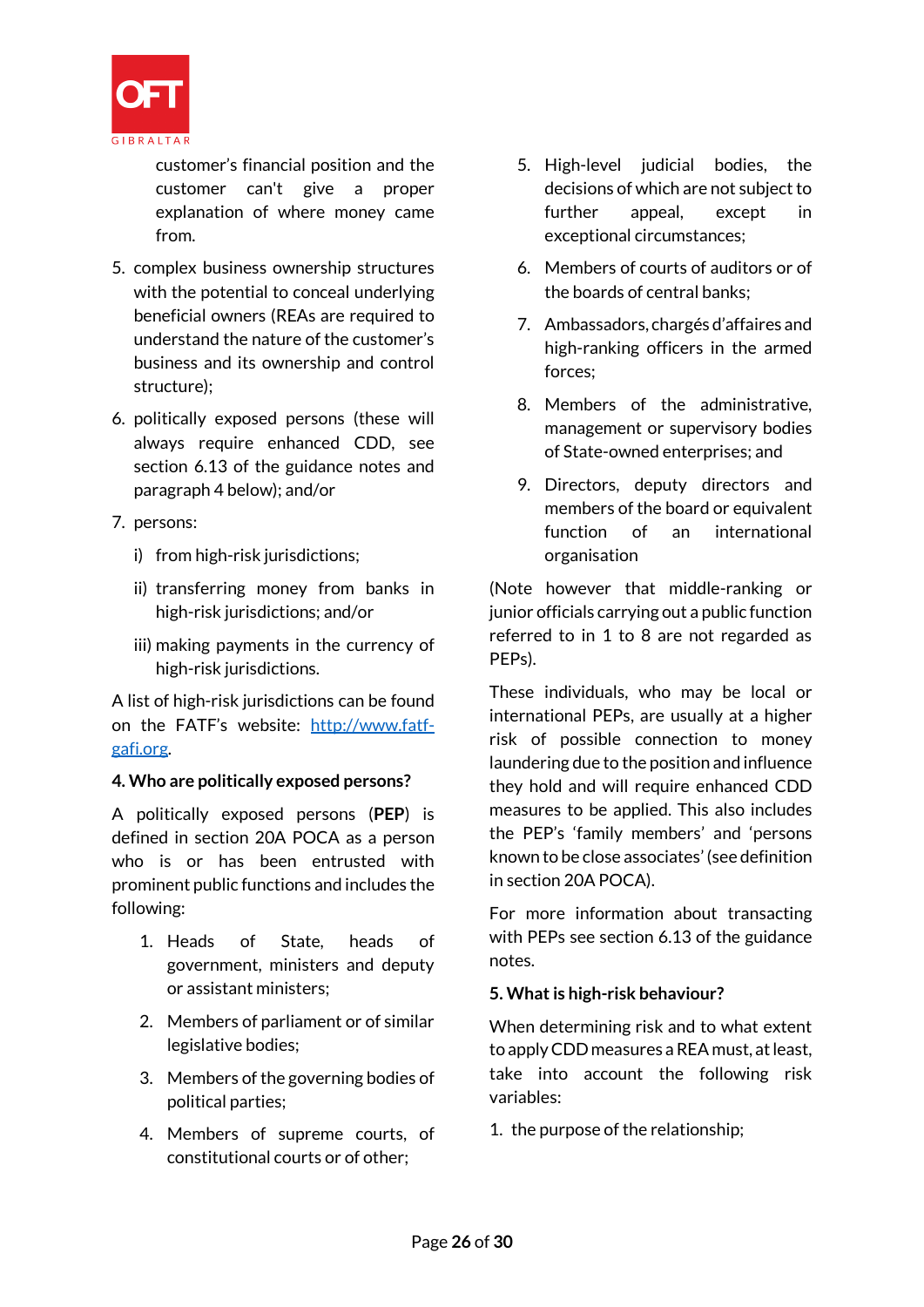

- 2. the size of the transaction undertaken; and
- 3. the regularity or duration of the business relationship (POCA s. 11(5)).

The following are indicators of high-risk behaviour:

- 1. an unwillingness to produce evidence of ID or the production of unsatisfactory evidence of ID;
- 2. where the customer is, or appears to be, acting on behalf of another person, an unwillingness to give the name(s) of the person(s) they represent;
- 3. a willingness to bear very high or uncommercial penalties or charges;
- 4. an unwillingness to disclose the source of funds or source of wealth; and/or
- 5. situations where the customer's source of funds are unclear.

#### **6. Monitoring patterns of business.**

Risk assessments must also include the review and monitoring of business patterns and unusual transactions. Monitoring these business patterns is essential to the implementation of an effective risk-based approach, for example:

- 1. a sudden increase in business from an existing customer;
- 2. uncharacteristic transactions which are not in keeping with the customer's financial situation;
- 3. peaks of activity at particular locations or properties; and/or
- 4. unfamiliar or untypical types of customer or transaction.

For more information on typical money laundering methods and schemes see Schedule 2.

#### **7. Enhanced due diligence and reporting.**

The indicators above may, when assessed by the REA or its employees, require enhanced due diligence to ensure that the AML/CFT risk is understood appropriately and the necessary risk assessment is carried out (see section 6.10 of the guidance notes).

#### **8. Using this information**

If the REA's MLRO, having considered all the factors surrounding the customer and the transaction, believes there is a risk of money laundering, they should submit a suspicious activity report (see sections 5.6 to 5.8 of the guidance notes).

**\_\_\_\_\_\_\_\_\_\_\_\_\_\_\_\_\_\_\_\_\_\_\_\_\_\_\_\_\_\_\_\_\_\_\_\_\_\_\_\_\_\_\_\_\_\_\_\_\_\_\_\_\_\_\_\_\_\_\_\_\_\_\_\_\_\_\_\_\_\_\_\_\_\_\_\_\_\_\_\_\_\_\_\_\_\_\_\_\_\_\_\_\_\_\_\_\_\_\_\_\_\_\_**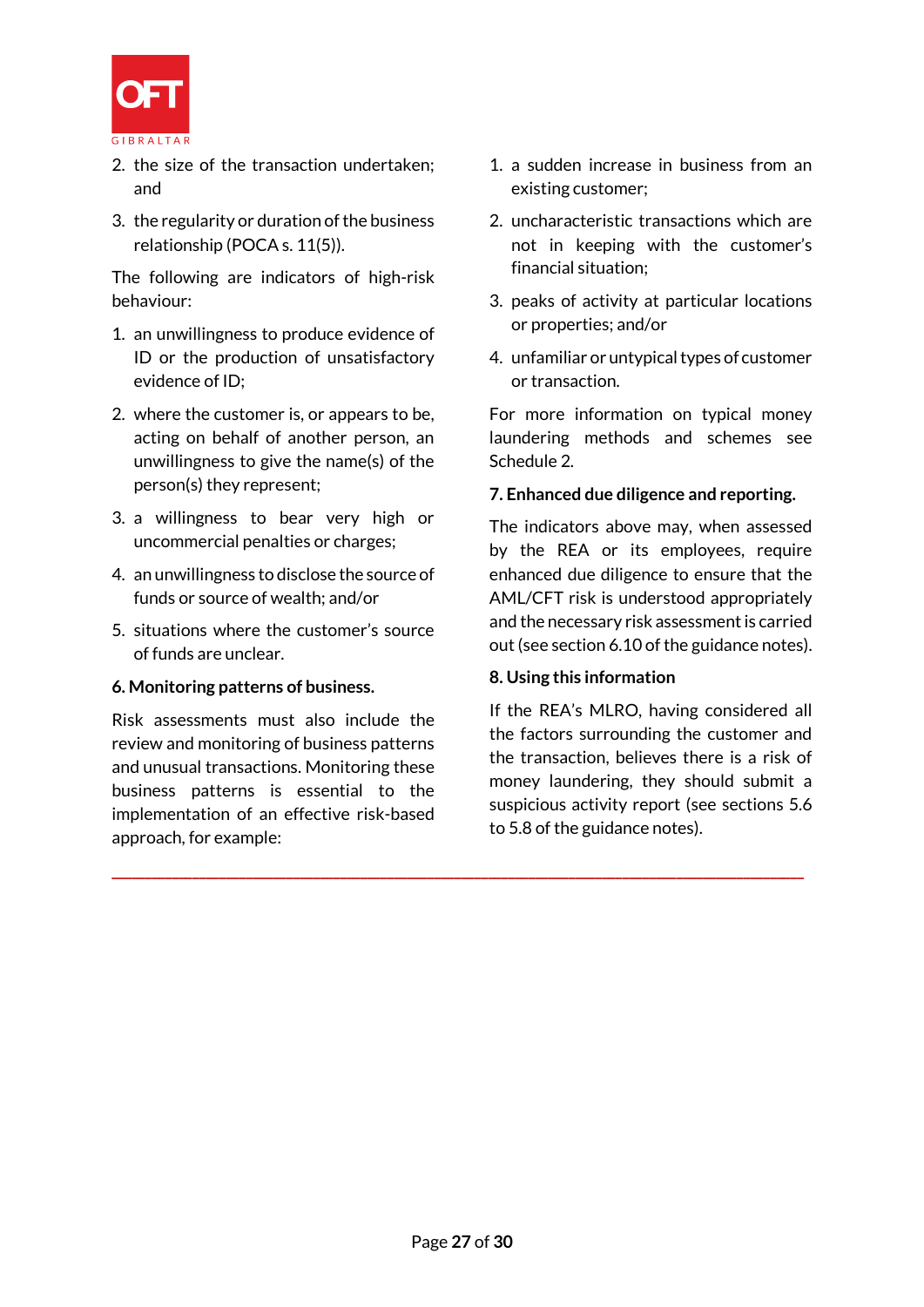

# Schedule 2 - Money laundering methods & schemes

#### **1. Money laundering through REAs.**

Criminals wishing to launder illicit funds through the services provided by REAs use numerous schemes and complex procedures. In order to ensure the implementation of robust and adequate systems for the deterrence and detection of these schemes it is important for REAs to understand how their services can be manipulated and utilised by these criminals.

#### **2. Common money laundering schemes**

This schedule provides examples of common money laundering and terrorist financing schemes identified internationally. They are provided to illustrate examples of how Gibraltar REAs may be miss-used. It is important to note however that while these are only some of the more common schemes they are not an exhaustive list. Furthermore, they do not offer examples of money laundering schemes which have been identified in Gibraltar. REAs must therefore be vigilant of the AML/CFT risks specific to the REA sector in Gibraltar generally and conduct an appropriate risk assessment to identify the AML/CFT risk which are specific to the businesses (Section 3 of the guidance notes).

#### **3. Examples**

#### Property improvements and development:

Criminals wishing to increase the amount of money that can be laundered through the purchase of a property sometimes pay for improvements within the property with the use of illicit funds, enabling these funds to be integrated into the legitimate financial system once the property is sold at a higher price.

#### Loans and mortgages:

Criminals obtain loans or mortgages from lending entities as a cover to launder the criminal proceeds. The mortgage or loan is then paid in lump sums of cash repayments. This process hides the true nature of the funds and makes the cash payments used to make the repayments seem completely legitimate.

#### Third party property purchase:

Criminals provide illicit funds to third party individuals who purchase properties on behalf of the criminal. These individuals are usually family members of acquaintances who have no previous criminal records, ensuring the risk of suspicious activity detection is kept at a minimal.

#### Successive sales:

In order to decrease the level of detection even further, many criminals also make quick successive sales of properties at a much higher value to companies or trusts who are ultimately owned by the criminal or third parties associated to the criminal. This gives the criminal an opportunity to launder illicit funds whilst still maintaining the property under their 'possession'. It also conceals the criminal's ownership of the property, again reducing the risk of detection.

## Non-local criminals investing in local property:

Non-local criminals may also try to purchase away from their home jurisdiction. This both conceals the illicit funds from regulating entities in their homeland and also avoids confiscation within their jurisdiction should their suspicious activity be detected.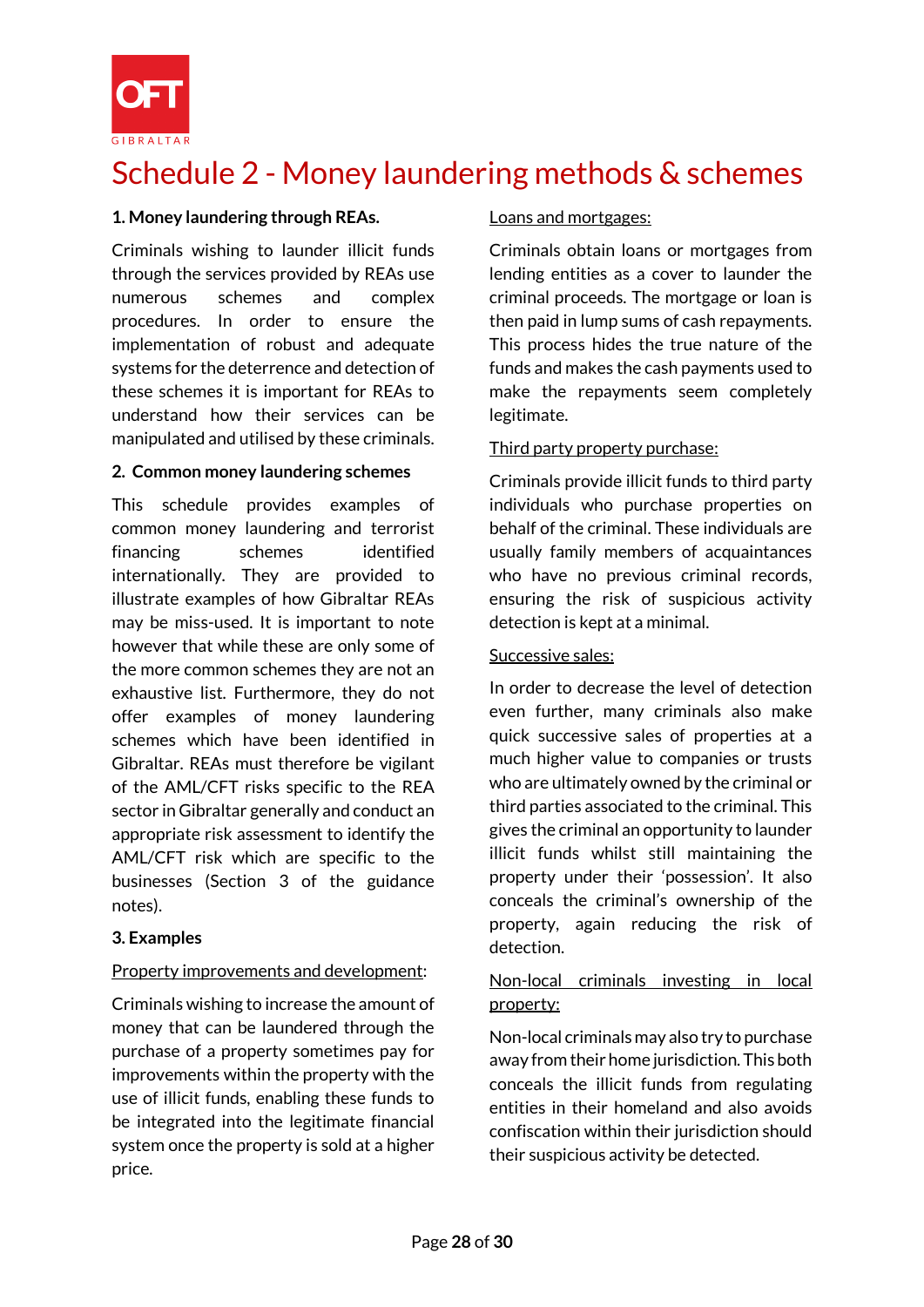

#### Falsification of property value:

Criminals sell or buy properties at a value way below or above the property's true market price. When the property is underevaluated the difference in value is then settled between the buyer and the seller through a private cash payment of illicit funds which is kept undisclosed to the REA. When a property is over evaluated this helps the criminal obtain a larger mortgage or loan from the lender, the mortgage or loan repayments are made using illicit funds. The higher the lending amount, the higher the amount of illicit funds which can be laundered by making the repayments.

#### Use of REA services to reduce suspicious activity detection:

Many services provided by REAs may unknowingly assist the criminal in the execution of their money laundering scheme. The criminal may request the business receive or transfer large amounts of cash on his behalf, deal with his loan or mortgage arrangements and hence use the REA to reflect legitimacy and professionalism within his scheme.

#### Rental and leasing:

Criminals may lease out properties and provide the tenant, in turn associated with the criminal, illicit funds to pay for the lease. In this process illicit funds are integrated into the system as legitimate rental income. Alternatively the property may not be leased at all yet an arrangement is in place

for the owner to receive false rental payments from non-existent tenants.

A full or large payment of a long let rental is made in cash up front.

#### **4. More examples and information?**

For more information and concrete case studies on how the real estate sector can be used for money laundering or terrorist financing REAs can consult the FATF's report on Money Laundering & Terrorist Financing through the Real Estate Sector which can be found in the 'AML/CFT' section of the OFT's website [\(www.oft.gov.gi\)](http://www.oft.gov.gi/).

The study explores the means by which illicit money is channelled through the realestate sector to be integrated into the legal economy and identifies some of the control points that could assist in combating this phenomenon.

#### **5. Newly identified local schemes**

In order to assist REAs with their AML/CFT regulatory requirements the OFT will update these guidance notes when it uncovers specific money laundering schemes which are using REAs in Gibraltar.

In the meantime, if any REA would like to highlight identified money laundering schemes or circumstances which may potentially lead to money laundering they may do so by contacting the OFT. The OFT will not disclose any sources to third parties other than to enforcement bodies and other relevant AML/CFT authorities.

**\_\_\_\_\_\_\_\_\_\_\_\_\_\_\_\_\_\_\_\_\_\_\_\_\_\_\_\_\_\_\_\_\_\_\_\_\_\_\_\_\_\_\_\_\_\_\_\_\_\_\_\_\_\_\_\_\_\_\_\_\_\_\_\_\_\_\_\_\_\_\_\_\_\_\_\_\_\_\_\_\_\_\_\_\_\_\_\_\_\_\_\_\_\_\_\_\_\_\_\_\_\_\_**